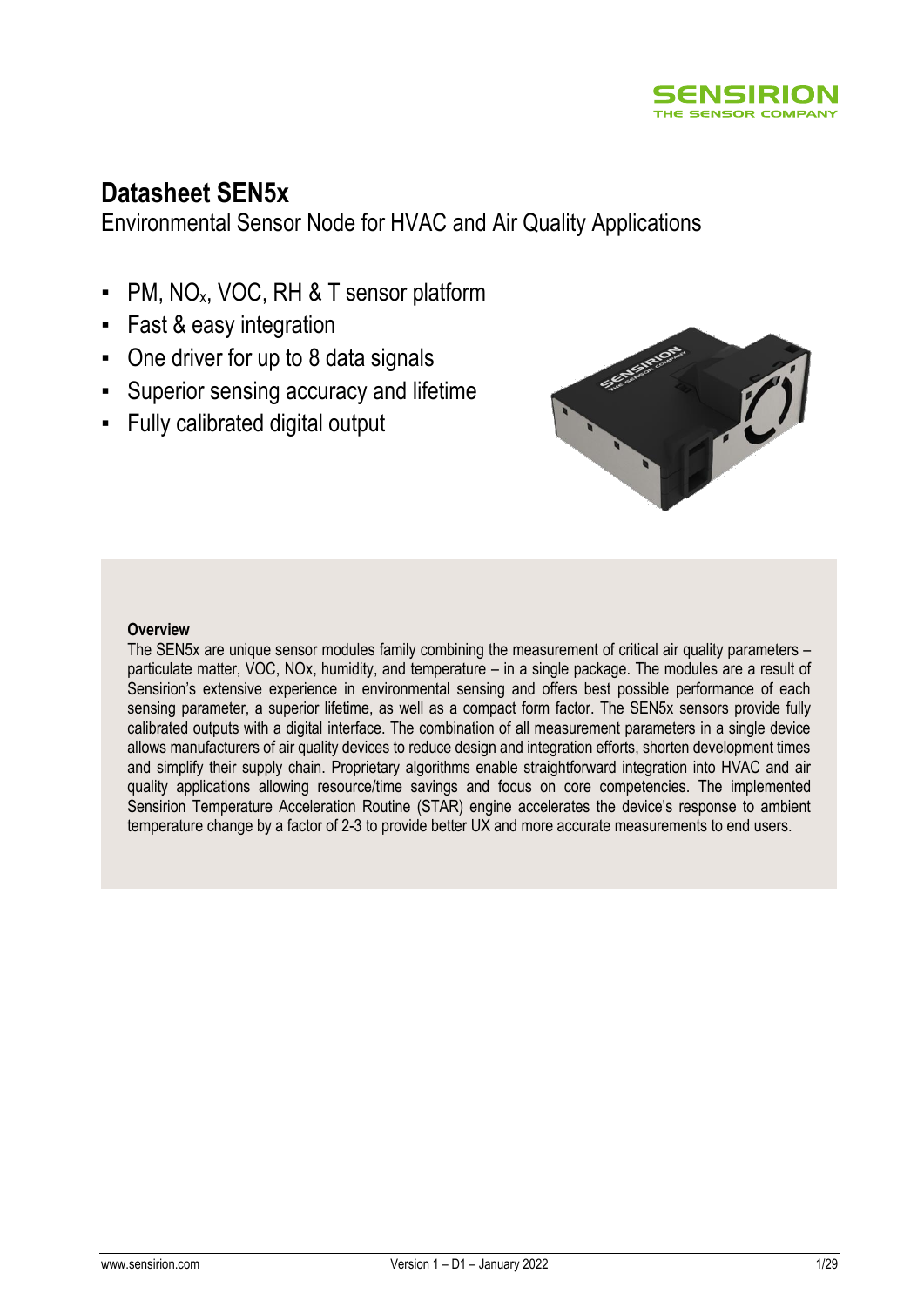



**Figure 1** Functional block diagram of the SEN5X. The RH & T and VOC sensors are only contained in the SEN54 and SEN55, the NOx signal is only contained in the SEN55.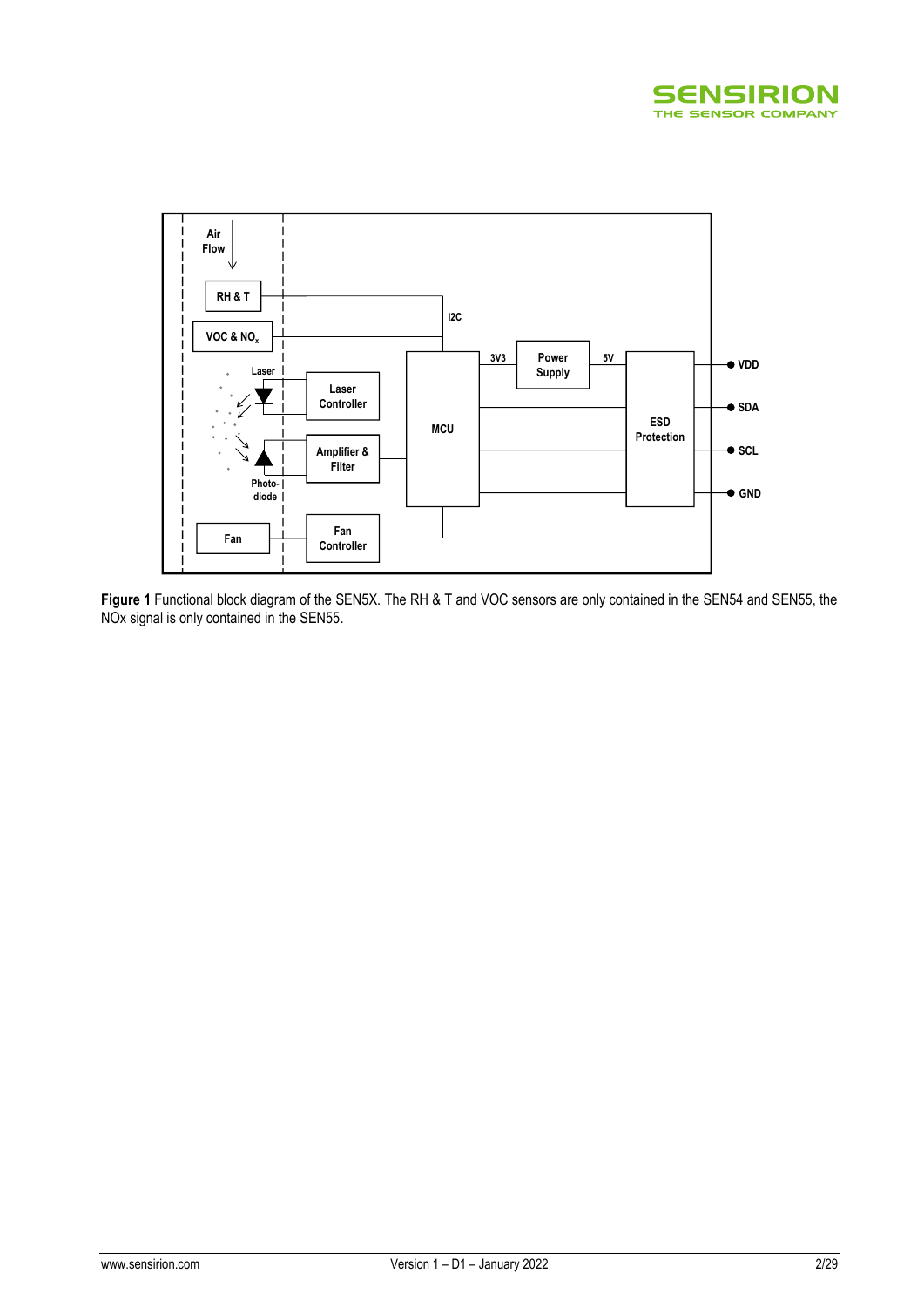

# **Content**

| 1 Product Family Overview and Ordering Information                   | 4  |
|----------------------------------------------------------------------|----|
| 2 Environmental Sensor Node Specifications                           | 5  |
| 3 Electrical Specifications                                          | 10 |
| 4 Hardware Interface Specifications                                  | 12 |
| 5 Functional Overview                                                | 13 |
| 6 Operation and Communication through the I <sup>2</sup> C Interface | 16 |
| 7 Technical Drawings                                                 | 25 |
| 8 Revision History                                                   | 27 |
| 9 Important Notices                                                  | 28 |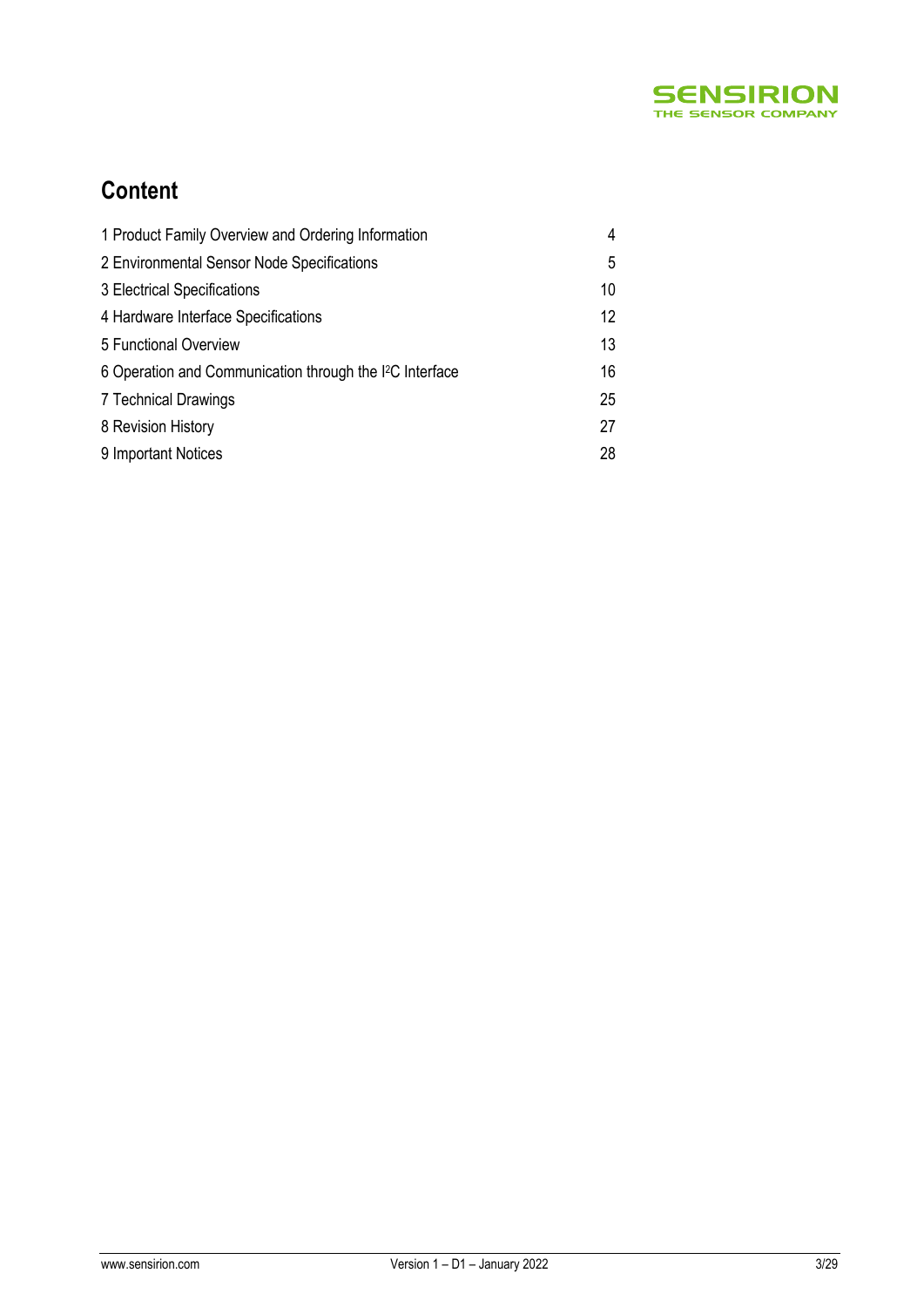

## **1 Product Family Overview and Ordering Information**

The SEN5x product family consists of a lineup of sensors with identical dimensions, identical hardware & firmware interface, and varying number of sensor outputs. **[Table 1](#page-3-0)** gives an overview of all available product variants with their respective sensor outputs.

Specifications for sensor outputs only apply for the given product if the sensor output is part of this product.

| Products    | Sensor outputs                                                                                   | Description                                                    | Article Number                 |
|-------------|--------------------------------------------------------------------------------------------------|----------------------------------------------------------------|--------------------------------|
| SEN50-SDN-T | Particulate Matter                                                                               | Particulate matter sensor, tray packaging,<br>45 pcs. per tray | 3.000.667<br>Available Q2/2022 |
| SEN54-SDN-T | Particulate Matter<br><b>Relative Humidity</b><br>Temperature<br>VOC Index                       | Environmental sensor node, tray packaging,<br>45 pcs. per tray | 3.000.535                      |
| SEN55-SDN-T | <b>Particulate Matter</b><br><b>Relative Humidity</b><br>Temperature<br>VOC Index<br>$NOx$ Index | Environmental sensor node, tray packaging,<br>45 pcs. per tray | 3.000.593<br>Available Q2/2022 |

<span id="page-3-0"></span>**Table 1:** Sensor module specifications.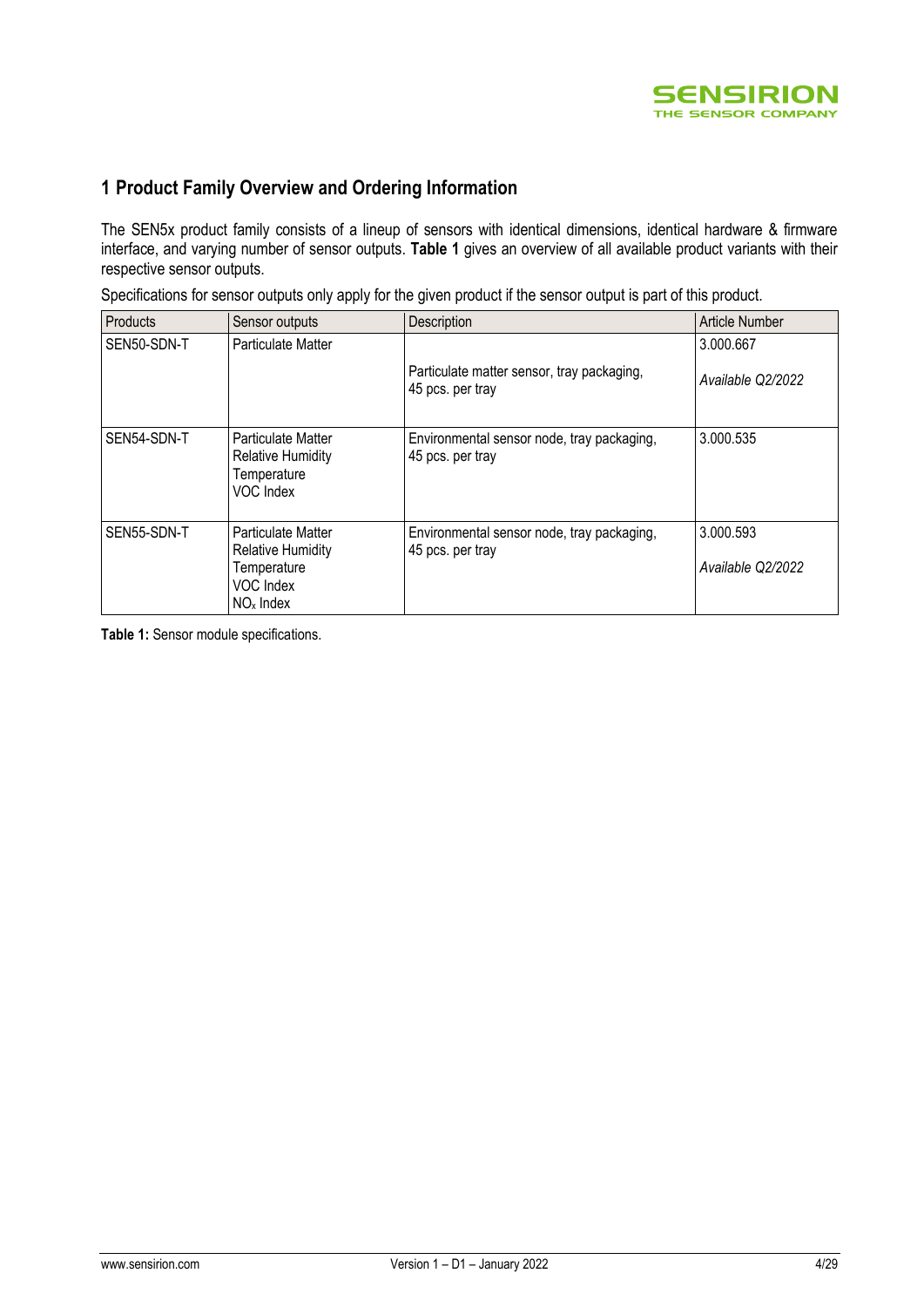

## **2 Environmental Sensor Node Specifications**

Default conditions of standard Measurement-Mode [\(6.1.1\)](#page-16-0), 25 °C and 5 V supply voltage apply to values in the table below, unless otherwise stated.

#### **2.1 Sensor Module Specifications**

| Parameter                               | Conditions         | Value           | Units        |
|-----------------------------------------|--------------------|-----------------|--------------|
| Sampling interval                       |                    | $1 \pm 0.03$    |              |
| Lifetime <sup>1</sup>                   | 24 h/day operation | > 10            | years        |
| Acoustic emission level                 | 0.2 <sub>m</sub>   | 24              | dB(A)        |
| Long term acoustic emission level drift | 0.2 <sub>m</sub>   | $+0.5$          | dB(A) / year |
| Weight                                  |                    | $36.4 \pm 10\%$ |              |

**Table 2:** Sensor module specifications.

<sup>1</sup> Lifetime is based on mean-time-to-failure (MTTF) calculation. Lifetime might vary depending on different operating conditions.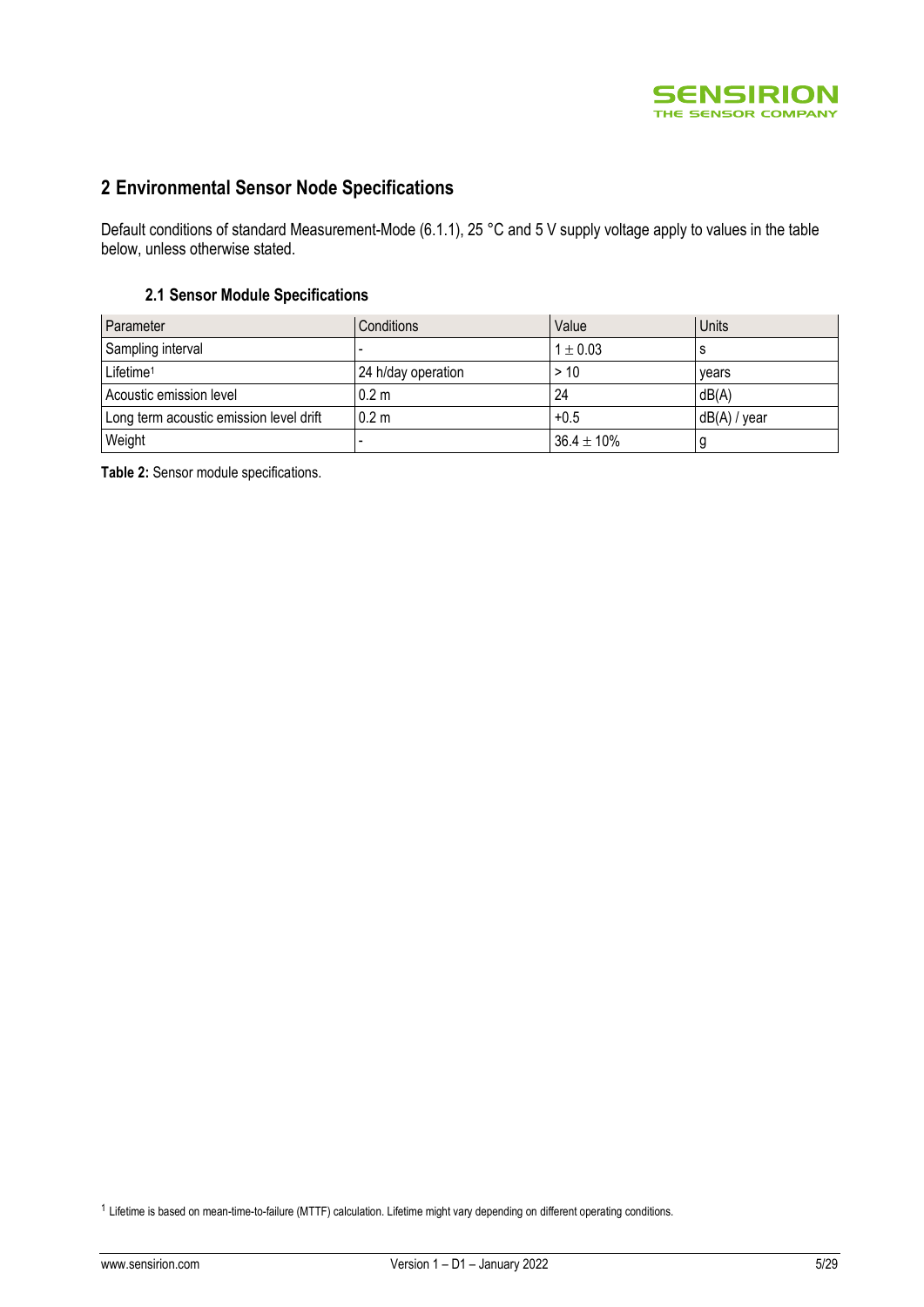

#### <span id="page-5-1"></span><span id="page-5-0"></span>**2.2 Particulate Matter Specifications**

| Parameter                                                                  | Conditions                        | Value                          | Units                                  |                                                      |
|----------------------------------------------------------------------------|-----------------------------------|--------------------------------|----------------------------------------|------------------------------------------------------|
| Mass concentration specified range                                         |                                   |                                | 0 to 1'000                             | $\mu$ g/m <sup>3</sup>                               |
| Mass concentration size range                                              | PM1.0                             |                                | 0.3 to 1.0                             | μm                                                   |
|                                                                            | PM <sub>2.5</sub>                 |                                | 0.3 to 2.5                             | um                                                   |
|                                                                            | PM4                               |                                | $0.3$ to $4.0$                         | um                                                   |
|                                                                            | <b>PM10</b>                       |                                | 0.3 to 10.0                            | μm                                                   |
| Mass concentration precision <sup>2,3</sup> for PM1 and PM2.5 <sup>4</sup> | 0 to 100 $\mu$ g/m <sup>3</sup>   |                                | $\pm 5$ µg/m <sup>3</sup> AND 5 % m.v. |                                                      |
|                                                                            | 100 to 1000 µg/m <sup>3</sup>     |                                | ±10                                    | $%$ m.v.                                             |
| Mass concentration precision <sup>2,3</sup> for PM4, PM10 <sup>5</sup>     | 0 to 100 $\mu$ g/m <sup>3</sup>   |                                | $\pm 25$                               | $\mu$ g/m <sup>3</sup>                               |
|                                                                            | 100 to 1000 µg/m <sup>3</sup>     |                                | ±25                                    | $%$ m.v.                                             |
| Maximum long-term mass concentration precision                             | 0 to 100 $\mu$ g/m <sup>3</sup>   |                                | ±1.25                                  | $\mu$ g/m <sup>3</sup> / year                        |
| limit drift                                                                | 100 to 1000 µg/m <sup>3</sup>     |                                | ±1.25                                  | % m.v. / year                                        |
| Typical start-up time <sup>6</sup>                                         | number                            | $200 - 3000$ #/cm <sup>3</sup> | 8                                      | s                                                    |
|                                                                            | concentration                     | $100 - 200$ #/cm <sup>3</sup>  | 16                                     | s                                                    |
|                                                                            |                                   | $50 - 100$ #/cm <sup>3</sup>   | 30                                     | s                                                    |
| Sensor output characteristics                                              | PM2.5 mass concentration          |                                |                                        | Calibrated to TSI DustTrak™<br>DRX 8533 Ambient Mode |
| Additional T-dependent mass precision limit drift <sup>3</sup>             | temperature<br>difference to 25°C | typ.                           | ±0.5                                   | $%$ m.v. $/$ °C                                      |
| Laser wavelength<br>LASER<br>☀<br>(DIN EN 60825-1 Class 1)<br>1            | typ.                              | 660                            |                                        | nm                                                   |

Table 3: Particulate matter sensor specifications. Default conditions of 25±2 °C, 50±10% relative humidity and 5 V supply voltage apply unless otherwise stated. 'max.' means 'maximum', 'typ.' means 'typical', '% m.v.' means '% of measured value'.

<sup>2</sup> Also referred to as "between-parts variation" or "device-to-device variation".

<sup>3</sup> For further details, please refer to the document "Sensirion Particulate Matter Sensor Specification Statement".

<sup>4</sup> Verification Aerosol for PM2.5 is a 3% atomized KCl solution. Deviation to reference instrument is verified in end-tests for every sensor after calibration.

<sup>5</sup> PM4 and PM10 output values are calculated based on distribution profile of all measured particles.

<sup>6</sup> Time after starting Measurement-Mode, until a stable measurement is obtained.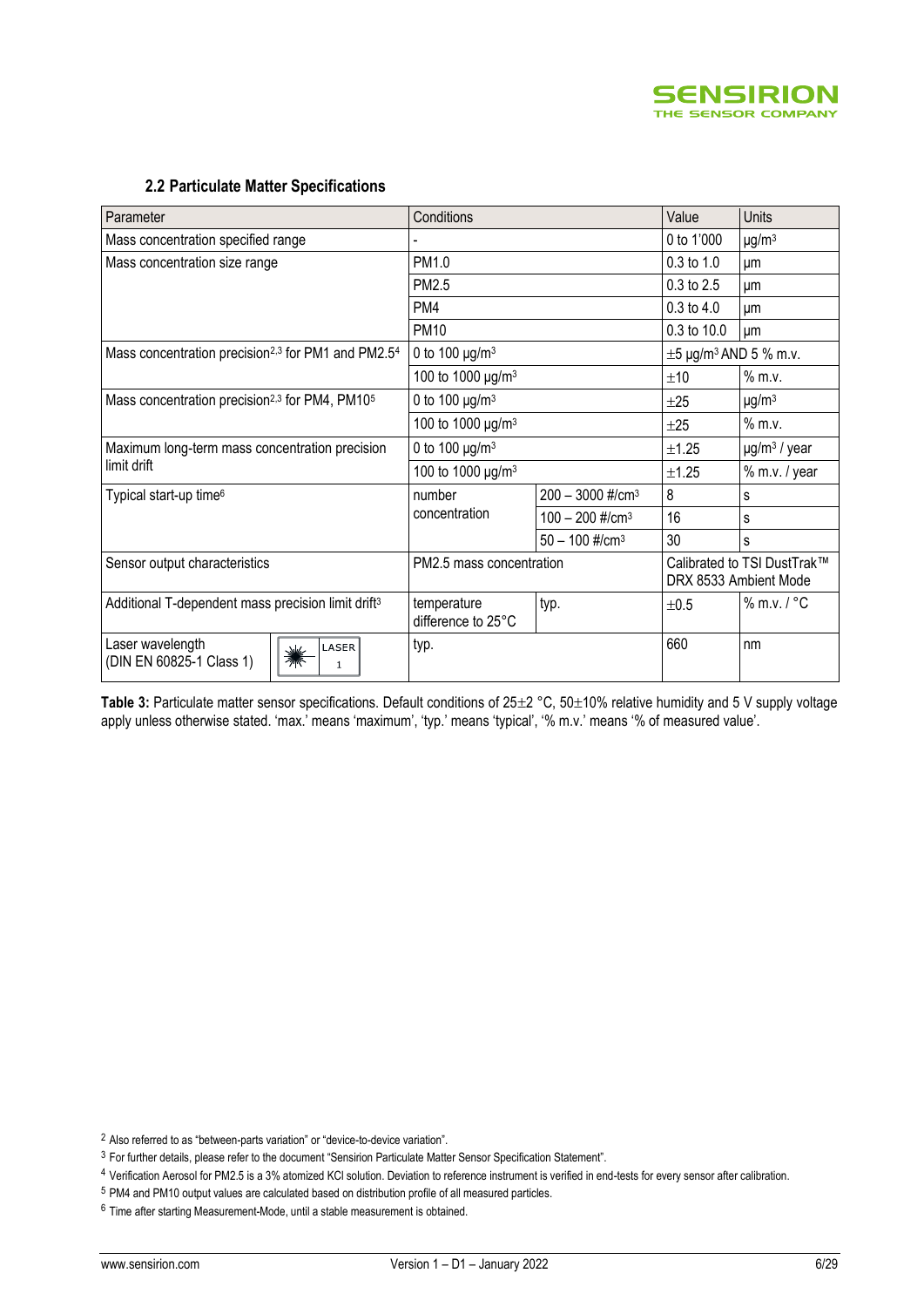

| Parameter                                     | Conditions             | Value <sup>7</sup>                          | Units     |
|-----------------------------------------------|------------------------|---------------------------------------------|-----------|
| Compensated outputs <sup>8</sup>              |                        | Temperature and<br><b>Relative Humidity</b> | °C<br>%RH |
| Typical accuracy temperature                  | @ 15-30 °C, 50 %RH     | $\pm 0.45$                                  | °C        |
| Max. accuracy temperature                     | @ 15-30 °C, 50 %RH     | ±0.7                                        | °C        |
| Repeatability temperature                     | @ 25 °C, 50 %RH        | 0.1                                         | °C        |
| Response time temperature <sup>9</sup>        | @ 25 °C, 50 %RH, τ 63% | < 60                                        | s         |
| Typical accuracy relative humidity            | @ 25 °C, 30-70 %RH     | ±4.5                                        | %RH       |
| Max. accuracy relative humidity               | @ 25 °C, 30-70 %RH     | ±6                                          | %RH       |
| Repeatability relative humidity               | @ 25 °C, 50 %RH        | ±1                                          | %RH       |
| Response time relative humidity <sup>10</sup> | @ 25 °C, 50 %RH, τ 63% | < 20                                        | s         |

## **2.1 Temperature and Humidity Specifications**

**Table 4:** Temperature and humidity specifications.

<sup>7</sup> For definition of typical and max. accuracy tolerance, please refer to the document "Sensirion Humidity Sensor Specification Statement".

<sup>8</sup> Self-heating of the module is compensated according to the application note "Temperature Acceleration and Compensation Instructions for SEN5x".

<sup>9</sup> For a step from 15°C to 25°C

<sup>10</sup> For a step from 75%RH to 25%RH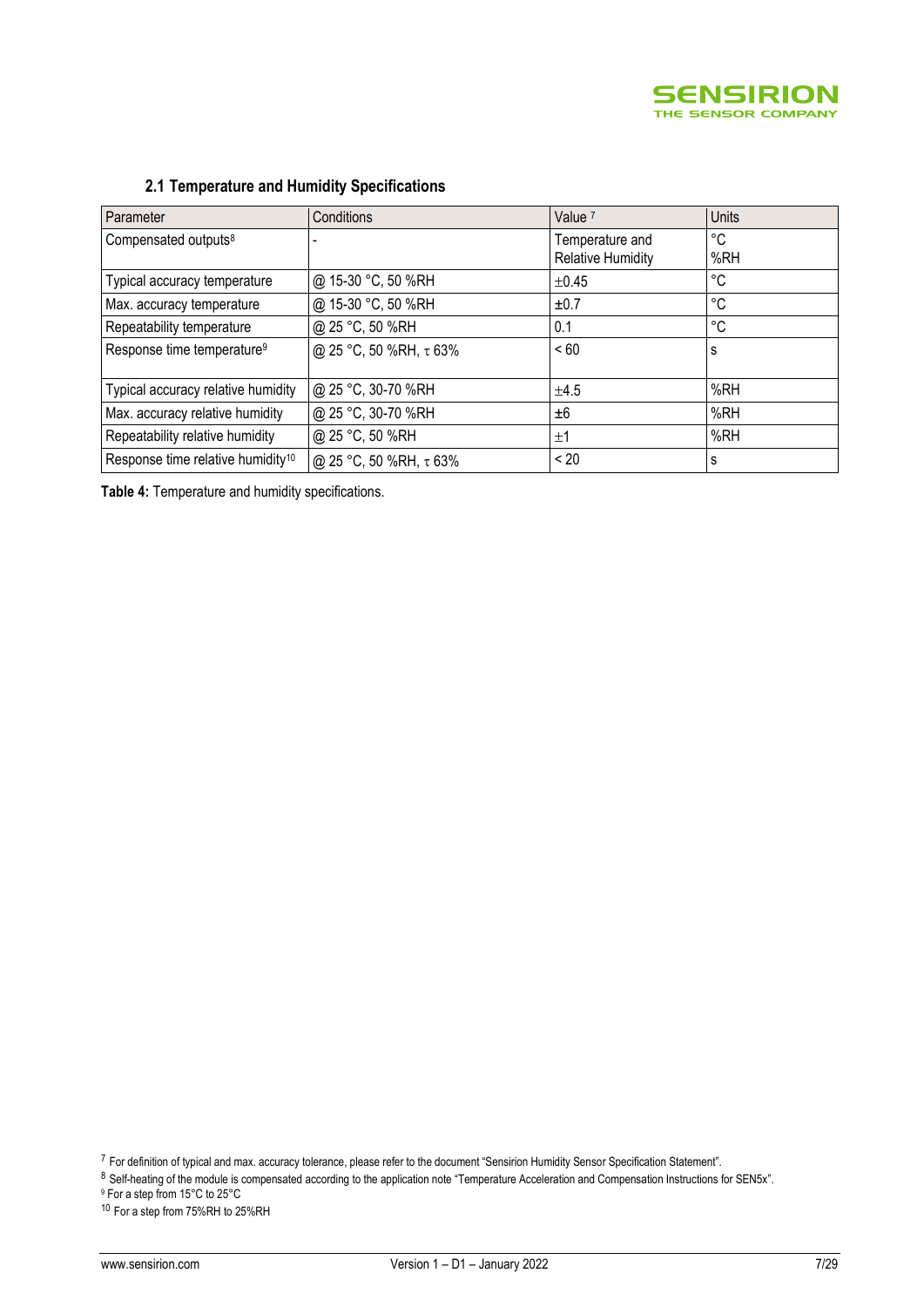

#### **2.2 Gas Specifications**

|                    |                                                             |             | Values                |            |                          |                                                    |
|--------------------|-------------------------------------------------------------|-------------|-----------------------|------------|--------------------------|----------------------------------------------------|
| Parameter          | Comments                                                    |             | Min.                  | Typ.11     | Max.                     | Units                                              |
| Output signals     | VOC Index                                                   |             | 1                     | —          | 500                      | VOC Index points                                   |
|                    | $NOx$ Index                                                 |             | 1                     | —          | 500                      | NO <sub>x</sub> Index points                       |
| Device-to-device   | VOC Index <sup>12</sup>                                     |             |                       | $< \pm 15$ | <u>.</u>                 | VOC Index points                                   |
| variation          |                                                             |             |                       | $< +15$    |                          | or<br>% VOC Index m.v.<br>(the larger)             |
|                    | $NOx$ Index <sup>12</sup>                                   |             |                       | $< \pm 50$ | $\overline{\phantom{0}}$ | NO <sub>x</sub> Index points                       |
|                    |                                                             |             |                       | $< \pm 50$ |                          | or<br>% NOx Index m.v.<br>(the larger)             |
| Repeatability      | VOC Index <sup>12</sup>                                     |             |                       | $< \pm 5$  | ÷                        | VOC Index points                                   |
|                    |                                                             |             |                       | $< \pm 5$  |                          | or<br>% VOC Index m.v.<br>(the larger)             |
|                    | $NOx$ Index <sup>12</sup>                                   |             |                       | $< \pm 10$ | ÷.                       | NO <sub>x</sub> Index points                       |
|                    |                                                             |             |                       | $< \pm 10$ |                          | or<br>% NO <sub>x</sub> Index m.v.<br>(the larger) |
| Response time      | Changing concentration                                      | $\tau_{63}$ | —                     | < 10       | —                        | S                                                  |
|                    | from 5 to 10 ppm of ethanol, at<br>sampling interval of 1 s | T90         |                       | $30$       |                          | S                                                  |
| Switch-on behavior | Time until reliably detecting events <sup>13</sup>          |             |                       | <60        | −                        | S                                                  |
|                    | Time until specifications in this table                     |             | VOC Index             | <1         | —                        | h                                                  |
|                    | are met                                                     |             | NO <sub>x</sub> Index | < 6        |                          | $\mathsf{h}$                                       |

**Table 5:** Gas sensing specifications at 25 °C and 50 % RH in zero air (considered as clean air for indoor air quality applications). All concentrations refer to ethanol as test gas.

<sup>11</sup> 95 % of the sensors will be within the typical tolerance corresponding to 2σ assuming a normal distribution for ≥100 sensors.

<sup>12</sup> Evaluated using the calibration and test sequence according to the application note *SGP40 – Testing Guide*.

<sup>&</sup>lt;sup>13</sup> Signal increase during 60-s event of 5 to 10 ppm of ethanol is three times larger than signal drift without this event during the same duration.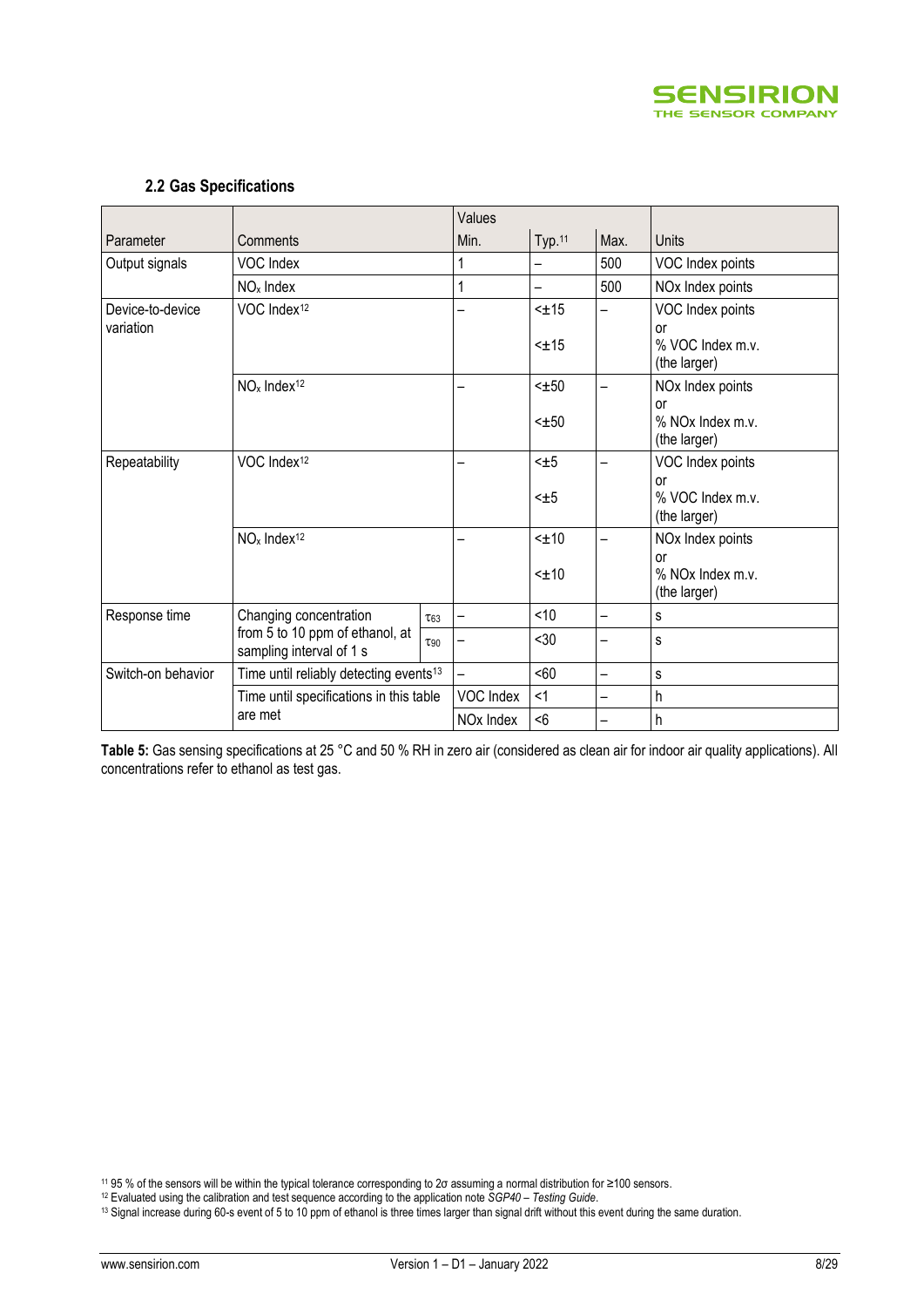

#### **2.3 Recommended and Absolute Maximum/Minimum Operating and Storage Conditions**

The SEN5X contains different sensing components with different recommended operating and storage ranges. [Table 6](#page-8-0) and [Figure 2](#page-8-1) show the recommended operating and storage conditions in which all the sensing components of the SEN5x show best performance, as well as absolute maximum/minimum conditions which must not be exceeded. Gas sensing specifications are guaranteed only when the SEN5x is operated and stored under the recommended conditions given in [Table 6.](#page-8-0)

Exposure to conditions outside the recommended range may temporarily reduce sensor performance (reversible RH drift, reduced RH, T, gas, PM accuracy). Exposure to conditions outside absolute maximum/minimum range may lead to permanently reduced sensor performance (gas sensitivity drift) or cause permanent damage to the device.

| Condition<br>Parameter |                          | Recommended |      | Absolute Maximum/Minimum | Unit                |      |
|------------------------|--------------------------|-------------|------|--------------------------|---------------------|------|
|                        |                          | Min.        | Max. | Min.                     | Max.                |      |
| Operating conditions   | Temperature              | 10          | 40   | $-10$                    | 50                  | °C   |
|                        | Relative humidity        | 20          | 80   | υ                        | 90 (non-condensing) | % RH |
| Storage conditions     | Temperature              | 10          | 30   | $-40$                    | 70                  | °C   |
|                        | <b>Relative Humidity</b> | 20          | 60   | U                        | 80 (non-condensing) | % RH |

The sensor must not be exposed towards condensing conditions at any time.

<span id="page-8-0"></span>**Table 6** Recommended and absolute maximum/minimum operating and storage conditions for SEN5x.



<span id="page-8-1"></span>**Figure 2** Recommended and absolute maximum/minimum operating and storage conditions for SEN5x.

To ensure an optimal performance of the SEN5x, the "SEN5x Handling Instructions" as well as the "SEN5x Mechanical Assembly and Design-in Guidelines" need to be followed.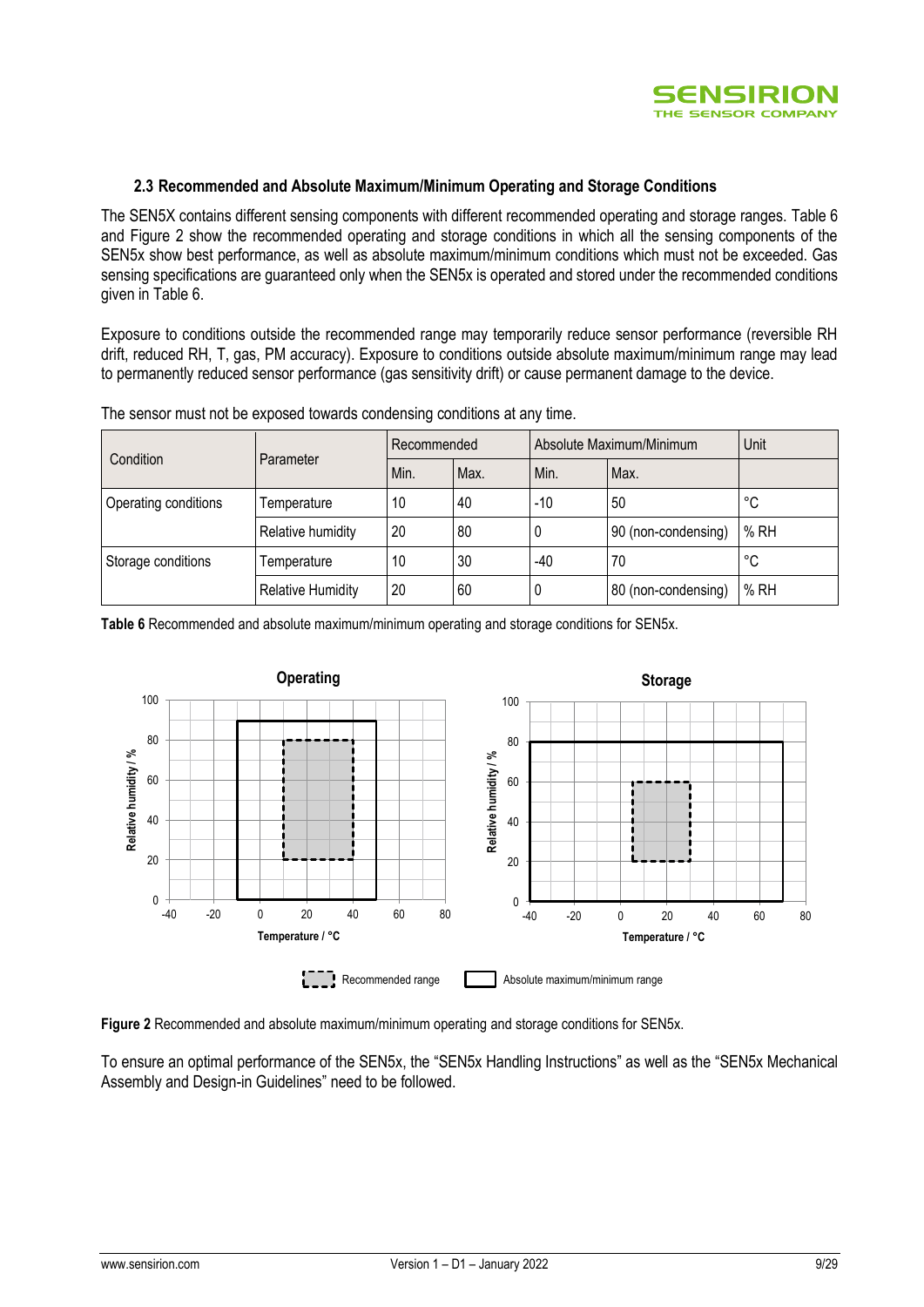

## **3 Electrical Specifications**

#### **3.1 Electrical Characteristics**

| Parameter                                                                              | Conditions                             | Min               | Typ                      | Max                      | Unit |    |
|----------------------------------------------------------------------------------------|----------------------------------------|-------------------|--------------------------|--------------------------|------|----|
| Supply voltage                                                                         |                                        |                   | 4.5                      | 5.0                      | 5.5  | V  |
| Sensor startup time (Time after<br>power-on until I2C<br>communication can be started) |                                        |                   |                          |                          | 50   | ms |
|                                                                                        | Idle Mode (first 10 seconds)           | <b>SEN55</b>      | $\overline{\phantom{a}}$ | 3.8                      | 4.2  |    |
|                                                                                        |                                        | SEN54             | $\overline{\phantom{a}}$ | 0.7                      | 1    |    |
|                                                                                        |                                        | <b>SEN50</b>      | $\blacksquare$           | 0.7                      | 1    |    |
|                                                                                        | Idle Mode (after first 10 seconds)     | <b>SEN55</b>      | $\blacksquare$           | 2.6                      | 3    |    |
|                                                                                        |                                        | SEN <sub>54</sub> | $\blacksquare$           | 0.7                      | 1    |    |
|                                                                                        |                                        | <b>SEN50</b>      | $\blacksquare$           | 0.7                      | 1    |    |
|                                                                                        | RHT/Gas-only Measurement Mode          | <b>SEN55</b>      | $\blacksquare$           | 6.8                      | 8    |    |
| Average supply current                                                                 |                                        | SEN54             | $\overline{\phantom{a}}$ | 6.5                      | 7.7  | mA |
|                                                                                        | Measurement-Mode (first 60 seconds)    | <b>SEN55</b>      |                          | 70                       | 100  |    |
|                                                                                        |                                        | SEN54             | $\blacksquare$           | 70                       | 100  |    |
|                                                                                        |                                        | SEN50             | $\overline{\phantom{a}}$ | 70                       | 100  |    |
|                                                                                        | Measurement-Mode (after first 60       | <b>SEN55</b>      | $\blacksquare$           | 63                       | 80   |    |
|                                                                                        | seconds)                               | SEN54             | $\blacksquare$           | 63                       | 80   |    |
|                                                                                        |                                        | <b>SEN50</b>      | $\overline{\phantom{a}}$ | 63                       | 80   |    |
| Peak supply current                                                                    | Measurement mode (pulse width of 16µs) |                   |                          | 100                      | 110  | mA |
| Input high level voltage (V <sub>IH</sub> )                                            |                                        |                   | 2.31                     | $\overline{\phantom{0}}$ | 5.5  |    |
| Input low level voltage $(VIL)$                                                        | $\blacksquare$                         |                   | 0                        | $\overline{\phantom{a}}$ | 0.99 | V  |
| Output low level voltage (V <sub>OL</sub> )                                            | Sink current <6mA                      |                   | 0                        | 0                        | 0.4  |    |

**Table 7** Electrical specifications at 25°C.

#### **3.2 Absolute Maximum Ratings**

Stress levels beyond those listed i[n Table 8](#page-9-0) may cause permanent damage to the device. These are stress ratings only and functional operation of the device at these conditions cannot be guaranteed. Exposure to the absolute maximum rating conditions for extended periods may affect the reliability of the device.

| Parameter                                              | Min               | Max | Unit |
|--------------------------------------------------------|-------------------|-----|------|
| Supply voltage VDD                                     | $-0.3$            | 5.5 |      |
| Interface Select SEL                                   | $-0.3$            | 5.5 |      |
| I/O pins (RX/SDA, TX/SCL)                              | $-0.3$            | 5.5 |      |
| Max. current on any I/O pin                            | $-16$<br>16<br>mA |     |      |
| Operating temperature range                            | see Table 6       |     |      |
| Operating humidity range                               | see Table 6       |     |      |
| Storage temperature range (short-term, e.g. transport) | see Table 6       |     |      |
| Storage humidity range (short-term, e.g. transport)    | see Table 6       |     |      |

<span id="page-9-0"></span>**Table 8:** Absolute minimum and maximum ratings.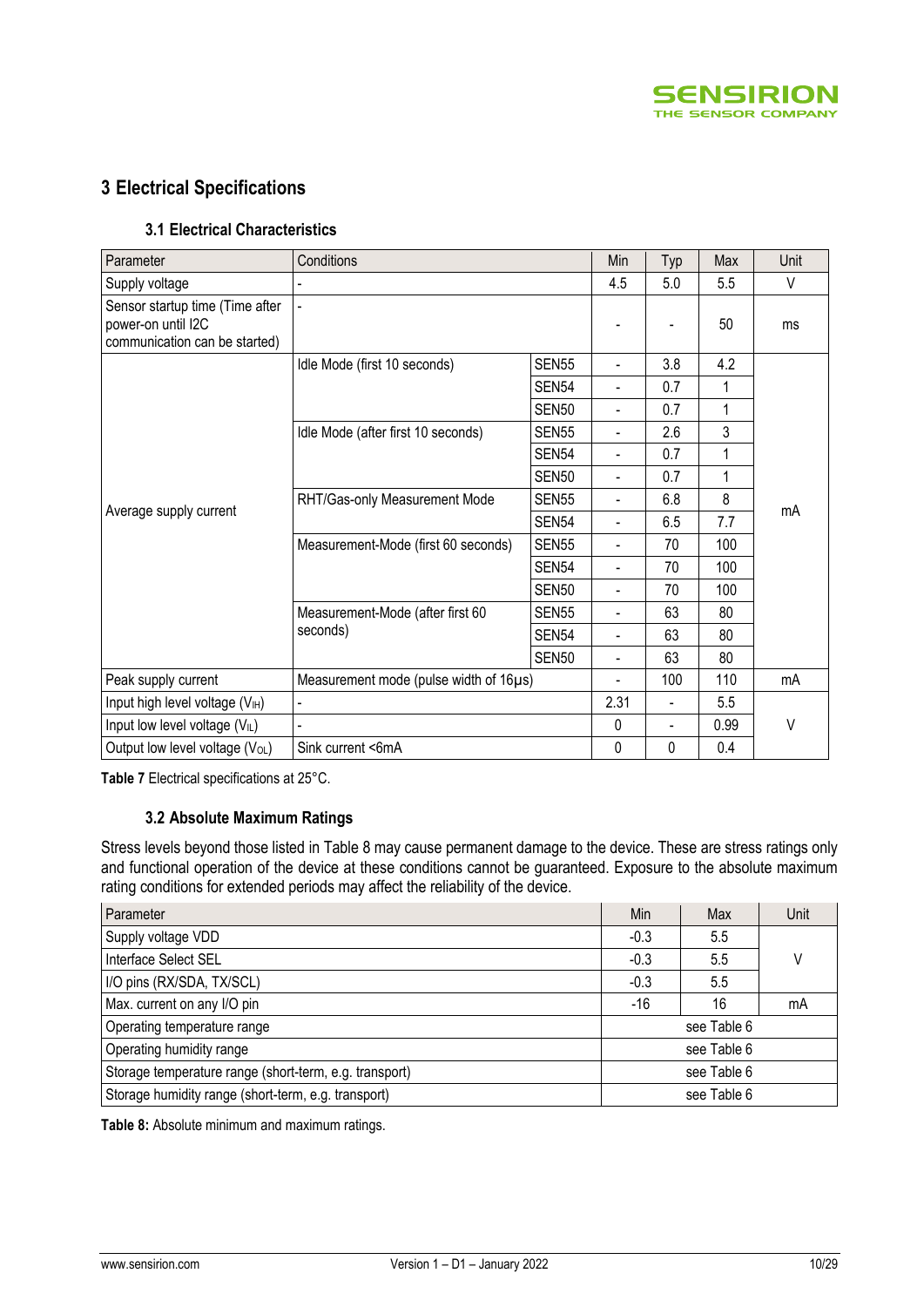

## **3.3 ESD / EMC Ratings**

## **Immunity**

| Description                           | Standard      | Rating                              |
|---------------------------------------|---------------|-------------------------------------|
| Electro Static Discharge              | IEC 61000-4-2 | $\pm$ 4 kV contact, $\pm$ 8 kV air  |
| Power-Frequency Magnetic Field        | IEC 61000-4-8 | 30A/m, 50Hz and 60Hz                |
| Radio-Frequency EM-Field AM-modulated | IEC 61000-4-3 | 80MHz - 1000MHz, 3V/m, 80% AM @1kHz |
| Radio-Frequency EM-Field AM-modulated | IEC 61000-4-3 | 1.4GHz - 6GHz, 3V/m, 80% AM @1kHz   |

## **Emission**

| Description                             | Standard            | Rating                  |
|-----------------------------------------|---------------------|-------------------------|
| l Emission in SAC for 30MHz to 230MHz   | <b>IEC/CISPR 16</b> | $ 40dB(\mu V/m)$ QP @3m |
| l Emission in SAC for 230MHz to 1000MHz | <b>IEC/CISPR 16</b> | $ 47dB(\mu V/m)$ QP @3m |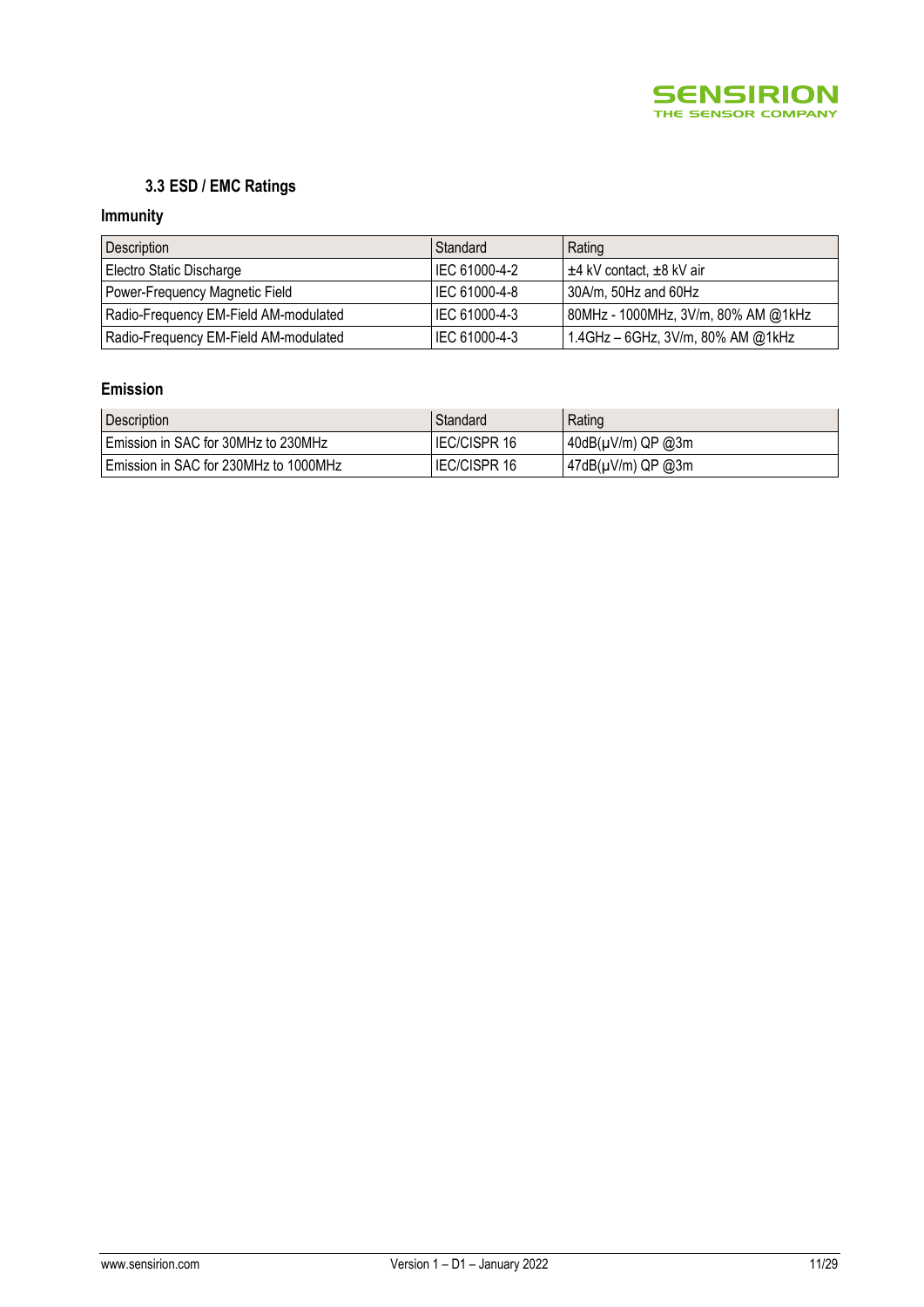

## **4 Hardware Interface Specifications**

The sensor is equipped with a serial communication interface. The interface connector is located at the side of the sensor adjacent to the air outlet. The used connector is ACES 51451-0060N-001 on the sensor's side, while the corresponding plug is ACES 51452-006H0H0-001. At the time of writing JST GHR-06V-S is compatible and can be used as well. In a description of the pin layout is given.

| Part             | Connector                                                       |
|------------------|-----------------------------------------------------------------|
| Sensor's<br>side | ACES 51451-0060N-001                                            |
| Cable's<br>side  | Compatible with ACES 51452-006H0H0-001 (e.g.,<br>JST GHR-06V-S) |

**Table 9:** SEN5x connectors

| Pin            | Name       | Description                | Comments                 |  |
|----------------|------------|----------------------------|--------------------------|--|
|                | VDD        | Supply voltage             | $5V \pm 10\%$            |  |
| $\overline{2}$ | <b>GND</b> | Ground                     |                          |  |
| 3              | <b>SDA</b> | Serial data input / output | LVTTL 3.3V<br>compatible |  |
| 4              | <b>SCL</b> | Serial clock input         | LVTTL 3.3V<br>compatible |  |
| 5              | <b>SEL</b> | Interface select           | Connect to<br><b>GND</b> |  |
| 6              | ΝC         | Do not connect             |                          |  |



**Figure 3** Pin layout. The communication interface connector (ACES 51451-0060N-001) is located at the side of the sensor adjacent to the air outlet.

**Table 10:** SEN5x pin assignment.

Note, that there is an internal electrical connection between GND pin (2) and metal shielding. Keep this metal shielding electrically floating to avoid any unintended currents through this internal connection. If this is not an option, proper external potential equalization between GND pin and any potential connected to the shielding is mandatory. Any current though the connection between GND and metal shielding may damage the product and poses a safety risk through overheating.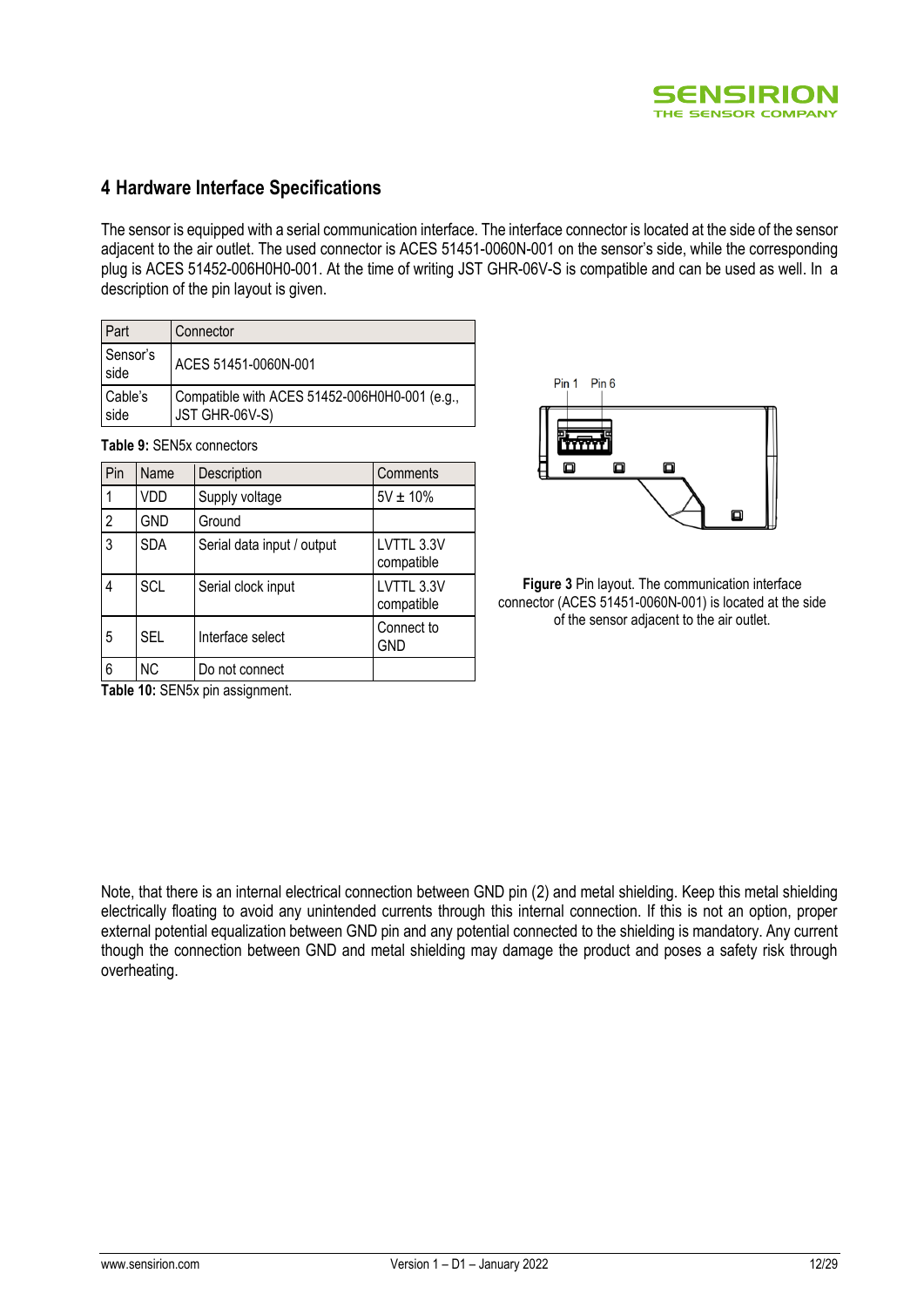

### **5 Functional Overview**

#### **5.1 Operating Modes**



**Figure 4** SEN5x operating modes. The RHT/Gas-Only Measurement Mode is applicable for SEN55 and SEN54 only.

#### **Idle**

- After power on or reset the module is in Idle-Mode.
- Most of the internal electronics switched off /reduced power consumption.
- Fan and laser are switched off.
- The module is ready to receive and process any command.

#### **Measurement**

- The Measurement-Mode can only be entered from Idle-Mode.
- All electronics switched on / max. power consumption.
- The measurement is running, and the module is continuously processing measurement data.
- New readings are available every second.

#### **RHT/Gas-Only Measurement Mode**

- The RHT/Gas-Only Measurement Mode can only be entered from Idle Mode.
- Fan and laser are switched off for reduced power consumption.
- RHT and gas sensor are switched on. RHT and gas measurement is running, and the module is continuously processing measurement data.
- New readings are available every second.
- The PM output is 0xFFFF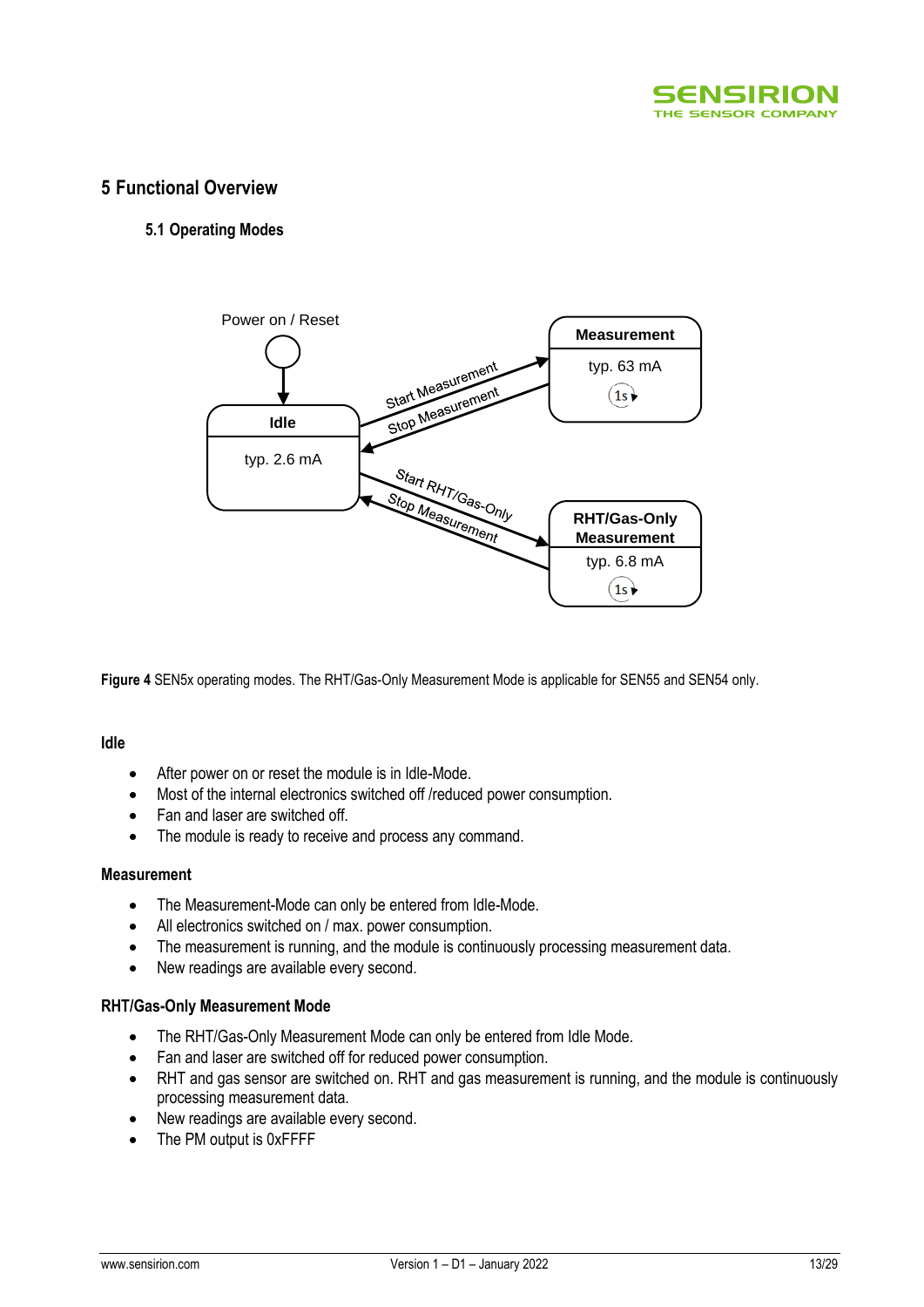

#### **5.2 Fan Auto Cleaning**

<span id="page-13-0"></span>When the module is in Measurement-Mode an automatic fan-cleaning procedure will be triggered periodically following a defined cleaning interval. This will accelerate the fan to maximum speed for 10 seconds to blow out the dust accumulated inside the fan.

- Measurement values are not updated while the fan-cleaning is running.
- The cleaning interval is set to 604'800 seconds (i.e., 168 hours or 1 week) with a tolerance of  $\pm 3\%$ .
- The interval can be configured using the Set Automatic Cleaning Interval command.
- Set the interval to 0 to disable the automatic cleaning.
- A sensor reset, resets the cleaning interval to its default value
- If the sensor is switched off, the time counter is reset to 0. Make sure to trigger a cleaning cycle at least every week if the sensor is switched off and on periodically (e.g., once per day).
- The cleaning procedure can also be started manually with the Start Cleaning command.

#### **5.3 Temperature compensation**

By default, the temperature and humidity outputs from the sensor are compensated for the modules self-heating. If the module is designed into a device, the temperature compensation might need to be adapted to incorporate the change in thermal coupling and self-heating of other device components.

A guide to achieve optimal performance, including references to mechanical design-in examples can be found in the app note "Temperature Acceleration and Compensation Instructions for SEN5x" at [www.sensirion.com.](http://www.sensirion.com/)

#### <span id="page-13-1"></span>**5.4 Device Status Register**

The Device Status Register is a 32-bit register that contains information about the internal state of the module.

| 31   | 30   | 29   | 28   | 27   | 26   | 25   | 24   | 23                   | 22         | 21           | 20    | 19   | 18   | 17   | 16   |
|------|------|------|------|------|------|------|------|----------------------|------------|--------------|-------|------|------|------|------|
|      |      |      |      |      |      |      |      |                      |            | Warning      |       | Info |      |      |      |
| res. | res. | res. | res. | res. | res. | res. | res. | res.                 | res.       | <b>SPEED</b> | res.  | FAN  | res. | res. | res. |
| 15   | 14   | 13   | 12   | 11   | 10   | 9    | 8    |                      | 6          | 5            | 4     | 3    | 2    |      | 0    |
|      |      |      |      |      |      |      |      | Error                | Error      | Error        | Error |      |      |      |      |
|      | res. | res. | res. | res. | res. | res. | res. | GAS<br><b>SENSOR</b> | <b>RHT</b> | LASER        | FAN   | res. | res. | res. | res. |

Note: All "res." bits are reserved for internal use or future versions. These bits can be both 0 and 1 and should therefore be ignored.

#### Bit 21 **SPEED:** Fan speed out of range

- 0: Fan speed is ok.
- 1: Fan speed is too high or too low.
- During the first 3 seconds after starting the measurement (fan start-up) the fan speed is not checked.
- The fan speed is also not checked during the auto cleaning procedure.
- Apart from the two exceptions mentioned above, the fan speed is checked once per second in the measurement mode. If it is out of range twice in succession, the SPEED-bit is set.
- At very high or low ambient temperatures, the fan may take longer to reach its target speed after start-up. In this case, the bit will be set. As soon as the target speed is reached, this bit is cleared automatically.
- If this bit is constantly set, this indicates a problem with the power supply or that the fan is no longer working properly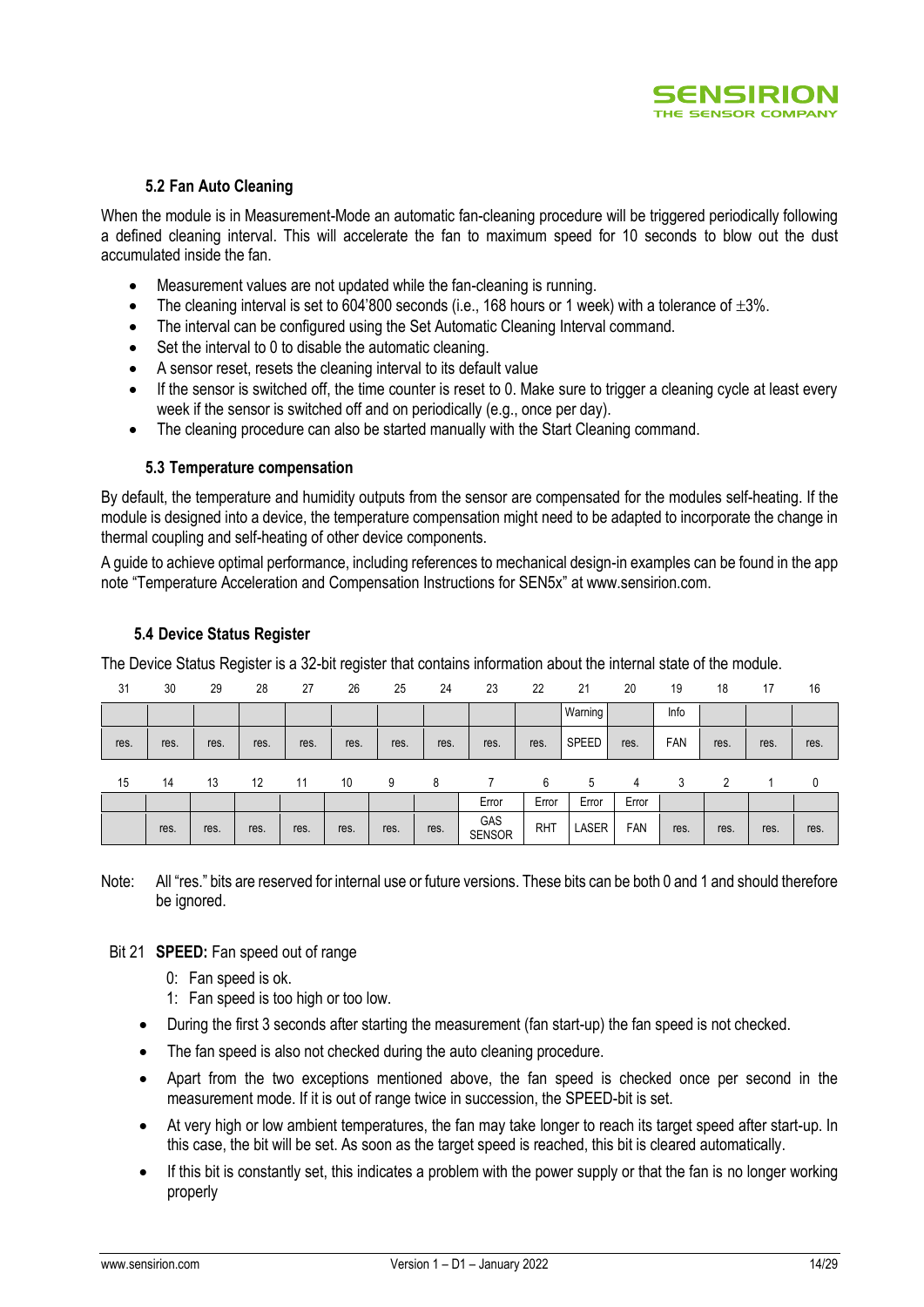

- Bit 19 **FAN:** Fan cleaning active
	- 0: Fan is running normal.
	- 1: Active during the automatic cleaning procedure of the fan
	- Bit 7 **GAS SENSOR:** Gas sensor error (VOC & NOx)
		- 0: Gas sensor is running normal.
		- 1: Gas sensor error
	- Bit 6 **RHT:** RHT communication error
		- 0: RHT sensor is running normal.
		- 1: Error in internal communication with the RHT sensor
- Bit 5 **LASER:** Laser failure
	- 0: Laser current is ok.
	- 1: Laser is switched on and current is out of range.
	- The laser current is checked once per second in the measurement mode. If it is out of range, the LASER-bit is set.
	- If the laser current is back within limits, this bit will be not cleared automatically.
	- A laser failure can occur at very high temperatures outside of specifications or when the laser module is defective.
- Bit 4 **FAN:** Fan failure, fan is mechanically blocked or broken.
	- 0: Fan works as expected.
	- 1: Fan is switched on, but the measured fan speed is 0 RPM.
	- The fan is checked once per second in the measurement mode. If 0 RPM is measured twice in succession, the FAN bit is set.
	- The FAN-bit will not be cleared automatically.
	- A fan failure can occur if the fan is mechanically blocked or broken.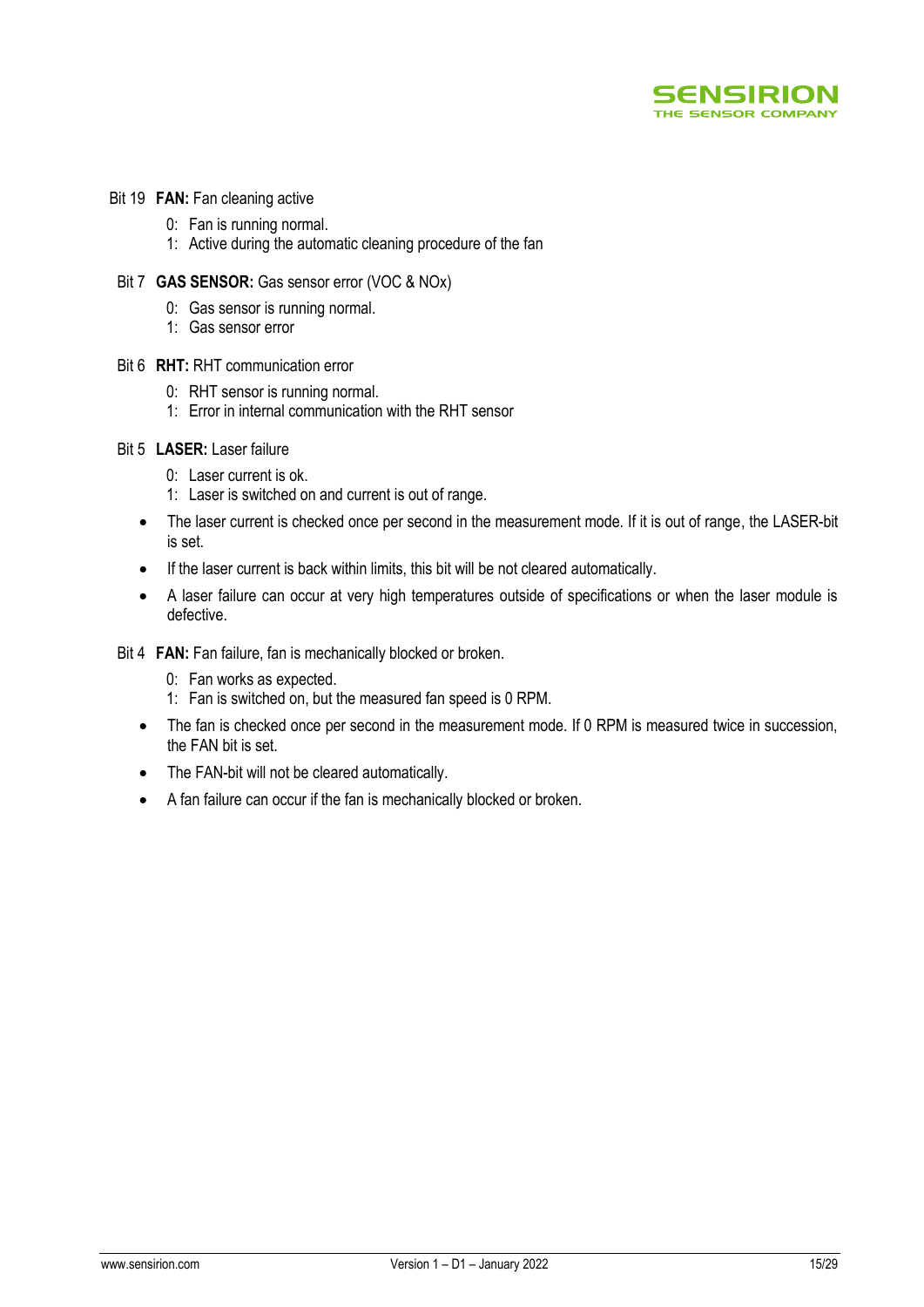



## **6 Operation and Communication through the I2C Interface**

Usage:

- $\bullet$ <sup>2</sup>C address: 0x69
- Max. speed: standard mode, 100 kbit/s
- Clock stretching: not used

Both SCL and SDA lines are open drain I/Os. They should be connected to external pull-up resistors (e.g.  $Rp = 10$ ) kΩ). **Important notice:** in order to correctly select I2C as interface, the interface select (SEL) pin must be pulled to GND before or at the same time the sensor is powered up.

**Figure 5: Typical I<sup>2</sup>C application circuit.** 

To avoid electromagnetic interference and crosstalk, use as short as possible electronic connections (< 10 cm) and/or well shielded connection cables.

For detailed information on the I2C protocol, refer to NXP I2C-bus specification<sup>14</sup>.

#### **Checksum Calculation**

The Read and Write Commands transmit the data in 2-byte packets, followed by an 8-bit checksum. The checksum is calculated as follows:

| Property              | Value                        |
|-----------------------|------------------------------|
| Name                  | CRC-8                        |
| <b>Protected Data</b> | read and/or write data       |
| Width                 | 8 bit                        |
| Polynomial            | $0x31 (x^8 + x^5 + x^4 + 1)$ |
| Initialization        | 0xFF                         |
| Reflect Input         | false                        |
| <b>Reflect Output</b> | false                        |
| Final XOR             | 0x00                         |
| Example               | $CRC(0xBEEF) = 0x92$         |

```
uint8 t CalcCrc(uint8 t data[2]) {
  uint8 t crc = 0xFF;
  for (int i = 0; i < 2; i++) {
     crc ^= data[i];
     for(uint8 t bit = 8; bit > 0; --bit) {
       if(crc \bar{\&} 0x80) {
         \text{circ} = (\text{circ} \ll 1) \land 0x31u; } else {
          \text{crc} = (\text{crc} << 1); }
      }
 }
   return crc;
}
```
*Please note that the checksums are used only for the 2-byte data packets. The command code itself already contains a 3-bit CRC and therefore no checksum must be appended to it.*

<sup>14</sup> [http://www.nxp.com/documents/user\\_manual/UM10204.pdf](http://www.nxp.com/documents/user_manual/UM10204.pdf)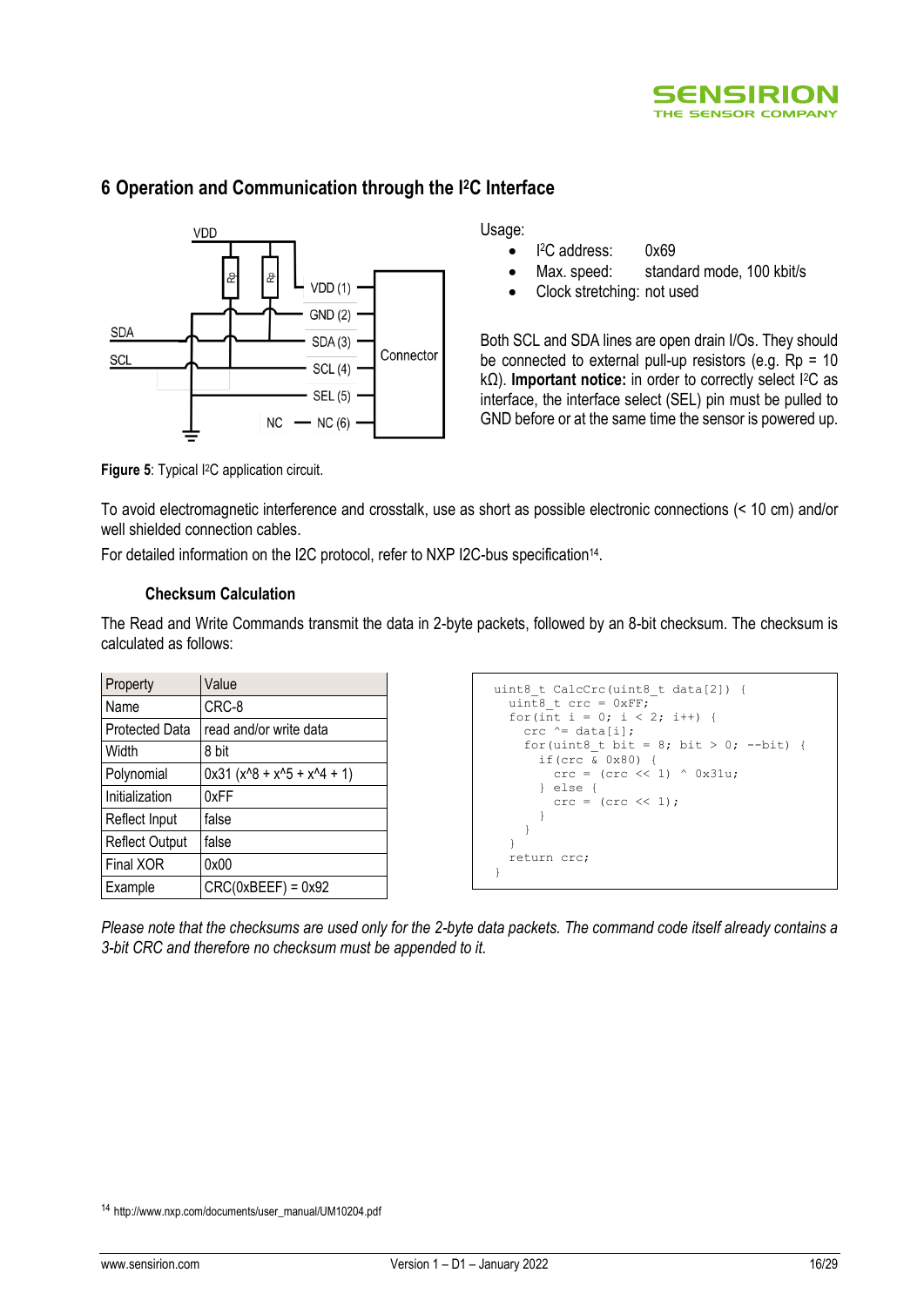

#### **6.1 I <sup>2</sup>C Commands**

The following table shows an overview of the available I<sup>2</sup>C commands.

| Address<br>Pointer | <b>Command Name</b>                                       | Communication                   | Command execution time |
|--------------------|-----------------------------------------------------------|---------------------------------|------------------------|
| 0x0021             | <b>Start Measurement</b>                                  | <b>Write Data</b>               | $< 50$ ms              |
| 0x0037             | Start Measurement in<br>RHT/Gas-Only Measurement Mode     | <b>Write Data</b>               | $< 50$ ms              |
| 0x0104             | Stop Measurement                                          | Write Data                      | $< 200$ ms             |
| 0x0202             | Read Data-Ready Flag                                      | Read/ Write Data                | $< 20$ ms              |
| 0x03C4             | <b>Read Measured Values</b>                               | Read/ Write Data                | $< 20$ ms              |
| 0x60B2             | Read/ Write Temperature<br><b>Compensation Parameters</b> | Read/ Write Data and Parameters | $< 20$ ms              |
| 0x60C6             | Read/ Write Warm Start<br>Parameters                      | Read/ Write Data and Parameters | $< 20$ ms              |
| 0x60D0             | Read/Write VOC Algorithm Tuning<br>Parameters             | Read/ Write Data and Parameters | $< 20$ ms              |
| 0x60E1             | Read/Write NOx Algorithm Tuning<br>Parameters             | Read/ Write Data and Parameters | $< 20$ ms              |
| 0x60F7             | Read/Write RH/T Acceleration<br>Mode                      | Read/ Write Data and Parameters | $< 20$ ms              |
| 0x6181             | Read/Write VOC Algorithm State                            | Read/ Write Data and Parameters | $< 20$ ms              |
| 0x5607             | Start Fan Cleaning                                        | <b>Write Data</b>               | $< 20$ ms              |
| 0x8004             | Read/Write Auto Cleaning Interval                         | Read/ Write Data and Parameters | $< 20$ ms              |
| 0xD014             | <b>Read Product Name</b>                                  | Read/ Write Data                | $< 20$ ms              |
| 0xD033             | <b>Read Serial Number</b>                                 | Read/ Write Data                | $< 20$ ms              |
| 0xD100             | <b>Read Firmware Version</b>                              | Read/ Write Data                | $< 20$ ms              |
| 0xD206             | <b>Read Device Status</b>                                 | Read/ Write Data                | $< 20$ ms              |
| 0xD210             | <b>Clear Device Status</b>                                | Write Data                      | $< 20$ ms              |
| 0xD304             | Reset                                                     | Write Data                      | < 100 ms               |

**Table 11:** Reference table for I2C commands.

Please note that all commands are volatile.

#### **6.1.1 Start Measurement (0x0021)**

<span id="page-16-0"></span>Starts the measurement. After power up, the module is in Idle-Mode. Before any measurement values can be read, the Measurement-Mode needs to be started using this command.

#### **6.1.2 Start Measurement in RHT/Gas-Only Measurement Mode (0x0037)**

Starts a continuous measurement without PM. Only humidity, temperature, VOC, and NOx are available in this mode. Laser and fan are switched off to keep power consumption low.

#### **6.1.3 Stop Measurement (0x0104)**

Stops the measurement. Use this command to return to the initial state (Idle-Mode).

#### **6.1.4 Read Data-Ready Flag (0x0202)**

This command can be used for polling to find out when new measurements are available.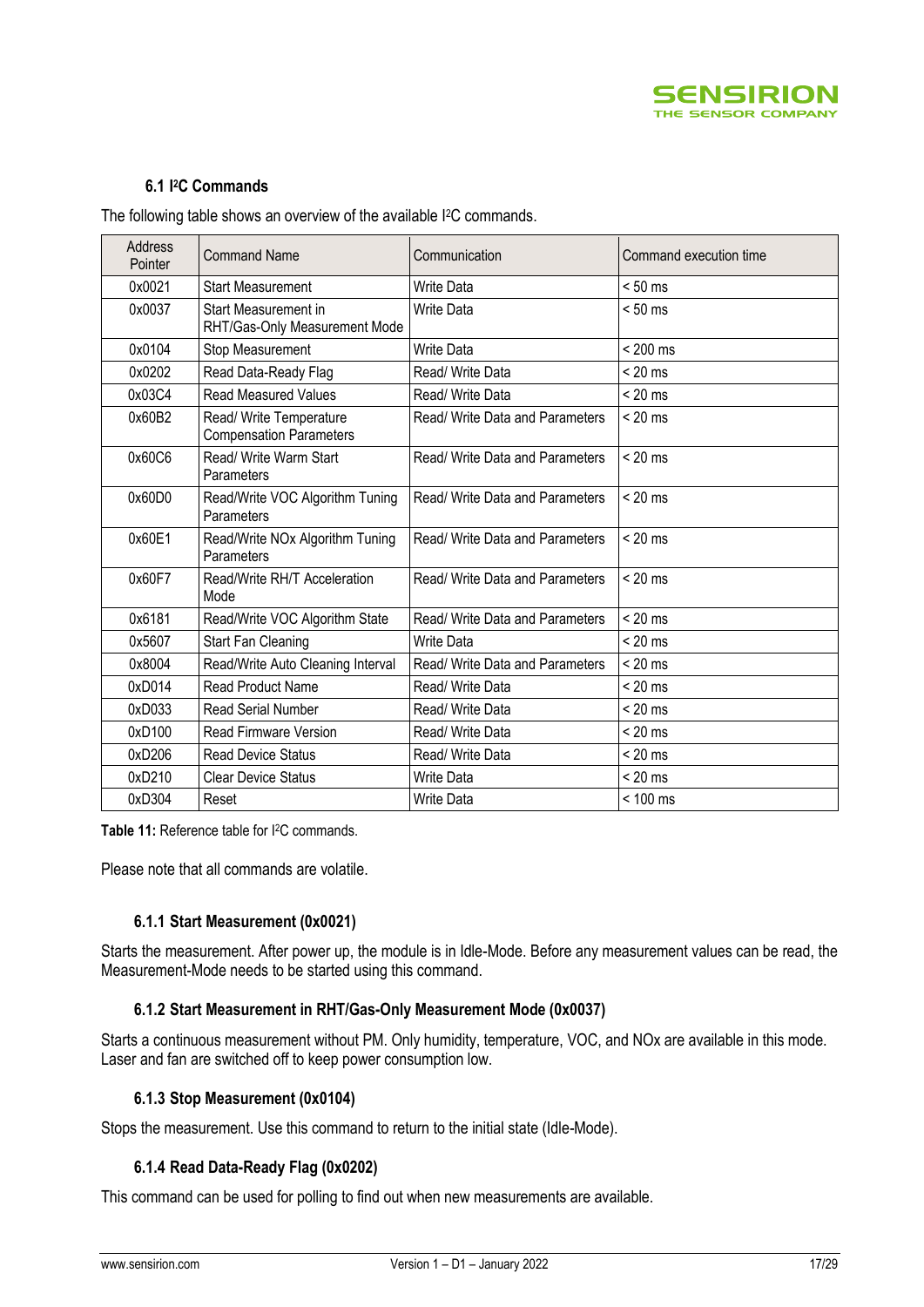

#### **Read/Write Data:**

| Byte $#$ | Description                                                                                    |
|----------|------------------------------------------------------------------------------------------------|
|          | unused, always 0x00                                                                            |
|          | Data-Ready Flag<br>0x00: no new measurements available<br>0x01: new measurements ready to read |
|          | Checksum for bytes 0, 1                                                                        |

#### **6.1.5 Read Measured Values (0x03C4)**

Reads the measured values from the sensor module and resets the "Data-Ready Flag". If the sensor module is in Measurement-Mode, an updated measurement value is provided every second and the "Data-Ready Flag" is set. If no synchronized readout is desired, the "Data-Ready Flag" can be ignored. The command "Read Measured Values" always returns the latest measured values. After sending the "Read Measured Values" command, a wait time of 10 ms is needed so that the sensor internally can fill the data buffers. After 20 ms, the read data header can be sent to read out the sensor data. In RHT/Gas-Only Measurement Mode, the PM output is 0xFFFF. If any value is unknown, 0xFFFF is returned.

| Command        | l Returned data                                                             |
|----------------|-----------------------------------------------------------------------------|
| $\vert$ 0x03C4 | M. Mass concentration, Relative humidity, Temperature, VOC Index, NOx Index |

#### **Read/Write Data:**

| Byte #       | Datatype                  | Scale factor | Description                                   |
|--------------|---------------------------|--------------|-----------------------------------------------|
| 0.1          | big-endian, uint16        | 10           | Mass Concentration PM1.0 [µg/m <sup>3</sup> ] |
| $\mathbf{2}$ | Checksum for bytes 0, 1   |              |                                               |
| 3.4          | big-endian, uint16        | 10           | Mass Concentration PM2.5 [µg/m <sup>3</sup> ] |
| 5            | Checksum for bytes 3, 4   |              |                                               |
| 6.7          | big-endian, uint16        | 10           | Mass Concentration PM4.0 [µg/m <sup>3</sup> ] |
| 8            | Checksum for bytes 6, 7   |              |                                               |
| 9.10         | big-endian, uint16        | 10           | Mass Concentration PM10 [µg/m <sup>3</sup> ]  |
| 11           | Checksum for bytes 9, 10  |              |                                               |
| 12.13        | big-endian, int16         | 100          | Compensated Ambient Humidity [%RH]            |
| 14           | Checksum for bytes 12, 13 |              |                                               |
| 15.16        | big-endian, int16         | 200          | Compensated Ambient Temperature [°C]          |
| 17           | Checksum for bytes 15, 16 |              |                                               |
| 18.19        | big-endian, int16         | 10           | VOC Index                                     |
| 20           | Checksum for bytes 18, 19 |              |                                               |
| 2122         | big-endian, int16         | 10           | NO <sub>x</sub> Index                         |
| 23           | Checksum for bytes 21, 22 |              |                                               |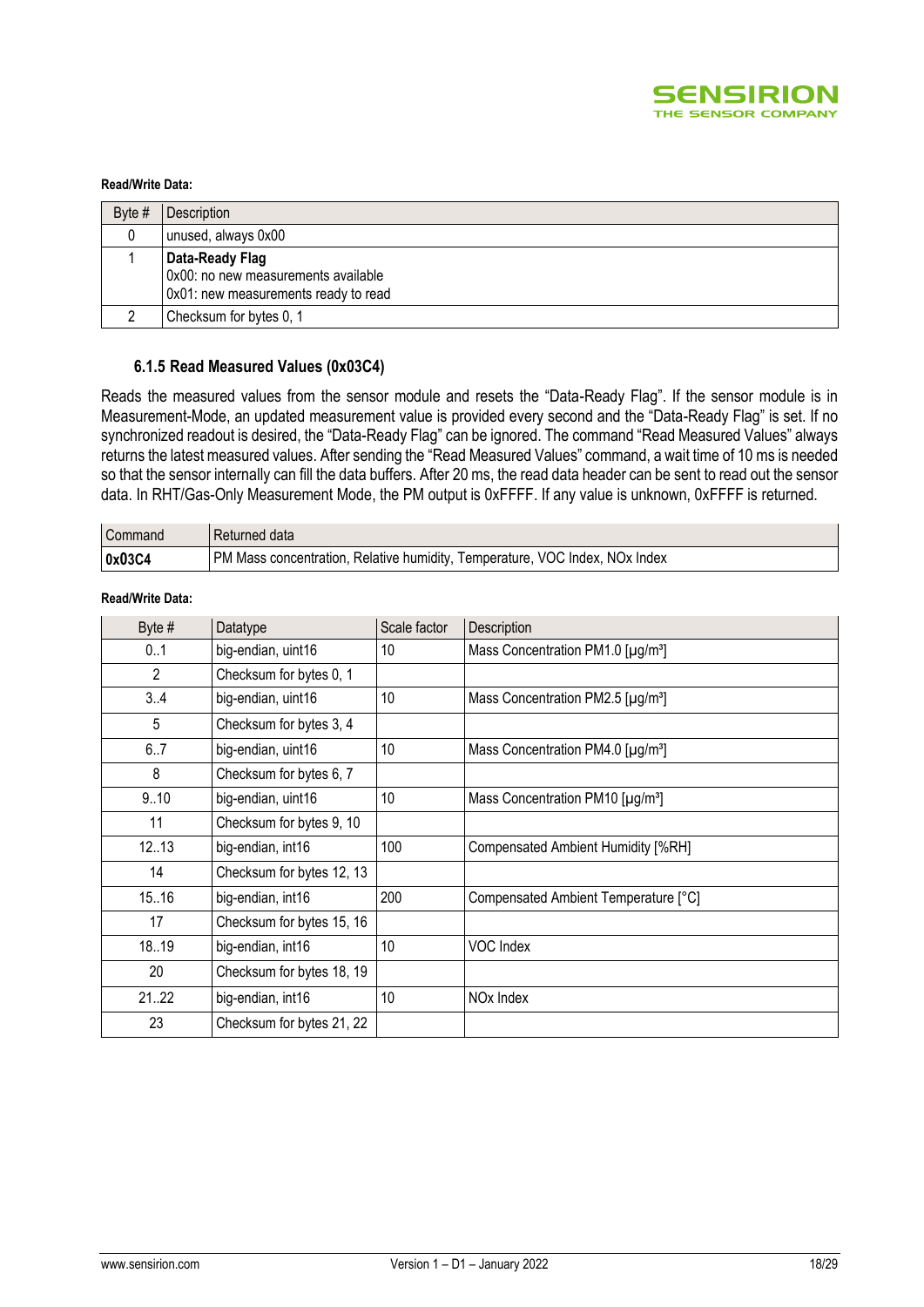

#### **6.1.6 Read/ Write Temperature Compensation Parameters (0x60B2)**

These commands allow to compensate temperature effects of the design-in at customer side by applying a custom temperature offset to the ambient temperature. The compensated ambient temperature is calculated as follows:

T\_Ambient\_Compensated = T\_Ambient + (slope\*T\_Ambient) + offset

Where slope and offset are the values set with this command, smoothed with the specified time constant. The time constant is how fast the slope and offset are applied. After the specified value in seconds, 63% of the new slope and offset are applied.

More details about the tuning of these parameters are included in the application note "Temperature Acceleration and Compensation Instructions for SEN5x".

All temperatures (T\_Ambient\_Compensated,T\_Ambient and offset) are represented in °C.

| Byte $#$ | Datatype                | Scale factor | Description                                            |
|----------|-------------------------|--------------|--------------------------------------------------------|
| 01       | big-endian, int16       | 200          | Temperature offset [°C] (default value: 0)             |
|          | Checksum for bytes 0, 1 |              |                                                        |
| 3.A      | big-endian, int16       | 10000        | Normalized temperature offset slope (default value: 0) |
| 5        | Checksum for bytes 3, 4 |              |                                                        |
| 6.7      | big-endian, uint16      |              | Time constant in seconds (default value: 0)            |
|          | Checksum for bytes 6, 7 |              |                                                        |

#### **Read/Write Data and Parameters:**

#### **6.1.7 Read/ Write Warm Start Parameter (0x60C6)**

The temperature compensation algorithm is optimized for a cold start by default, i.e., it is assumed that the "Start Measurement" commands are called on a device not yet warmed up by previous measurements. If the measurement is started on a device that is already warmed up, this parameter can be used to improve the initial accuracy of the ambient temperature output. This parameter can be gotten and set in any state of the device, but it is applied only the next time starting a measurement, i.e., when sending a "Start Measurement" command. So, the parameter needs to be written before a warm-start measurement is started.

#### **Read/Write Data and Parameters:**

| Byte $#$ | Datatype                | Scale factor | Description                                                                                                                    |
|----------|-------------------------|--------------|--------------------------------------------------------------------------------------------------------------------------------|
| 0.1      | big-endian, uint16      |              | Warm start behavior as a value in the range from<br>0 (cold start, default value) to 65535 (warm start).<br>(default value: 0) |
|          | Checksum for bytes 0, 1 |              |                                                                                                                                |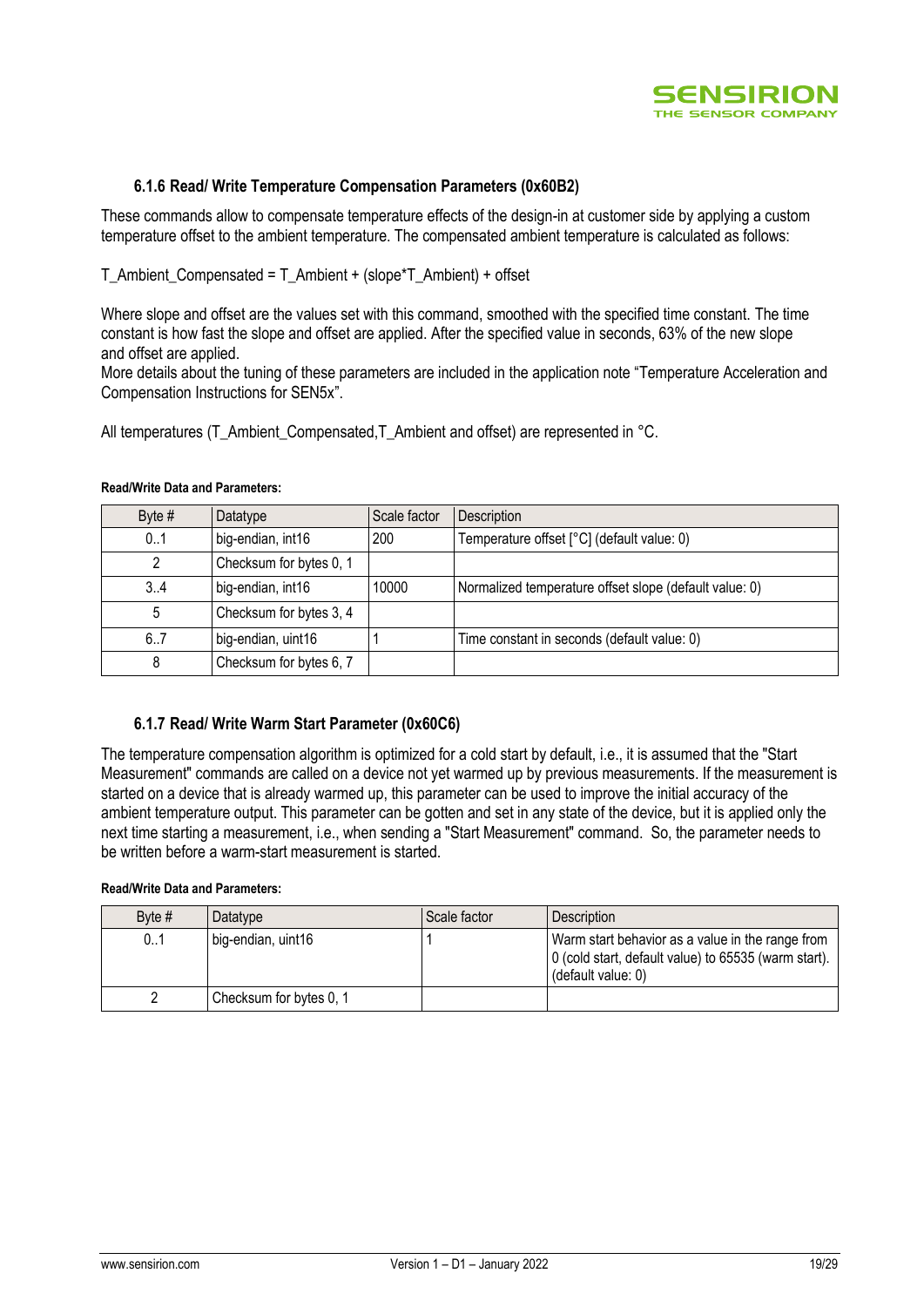

#### **6.1.8 Read/ Write VOC Algorithm Tuning Parameters (0x60D0)**

The VOC algorithm can be customized by tuning 6 different parameters. More details on the tuning instructions are provided in the application note "Engineering Guidelines for SEN5x". Note that this command is available only in idle mode. In measure mode, this command has no effect. In addition, it has no effect if at least one parameter is outside the specified range.

#### **Read/Write Data and Parameters:**

| Byte #         | Datatype                  | Scale<br>factor | Description                                                                                                                                                                                                                                               |
|----------------|---------------------------|-----------------|-----------------------------------------------------------------------------------------------------------------------------------------------------------------------------------------------------------------------------------------------------------|
| 0.1            | big-endian, int16         | 1               | Index Offset<br>VOC index representing typical (average) conditions. Allowed<br>values are in range 1250. The default value is 100.                                                                                                                       |
| $\overline{2}$ | Checksum for bytes 0, 1   |                 |                                                                                                                                                                                                                                                           |
| 3.4            | big-endian, int16         | 1               | Learning Time Offset Hours<br>Time constant to estimate the VOC algorithm offset from the<br>history in hours. Past events will be forgotten after about twice the<br>learning time. Allowed values are in range 11000. The default<br>value is 12 hours. |
| 5              | Checksum for bytes 3, 4   |                 |                                                                                                                                                                                                                                                           |
| 6.7            | big-endian, int16         | 1               | Learning Time Gain Hours<br>Time constant to estimate the VOC algorithm gain from the history<br>in hours. Past events will be forgotten after about twice the<br>learning time. Allowed values are in range 11000. The default<br>value is 12 hours.     |
| 8              | Checksum for bytes 6, 7   |                 |                                                                                                                                                                                                                                                           |
| 9.10           | big-endian, int16         | 1               | <b>Gating Max Duration Minutes</b><br>Maximum duration of gating in minutes (freeze of estimator during<br>high VOC index signal). Zero disables the gating. Allowed values<br>are in range 03000. The default value is 180 minutes.                      |
| 11             | Checksum for bytes 9, 10  |                 |                                                                                                                                                                                                                                                           |
| 12.13          | big-endian, int16         | 1               | Std Initial<br>Initial estimate for standard deviation. Lower value boosts events<br>during initial learning period, but may result in larger device-to-<br>device variations. Allowed values are in range 105000. The<br>default value is 50.            |
| 14             | Checksum for bytes 12, 13 |                 |                                                                                                                                                                                                                                                           |
| 15.16          | big-endian, int16         | 1               | Gain Factor<br>Gain factor to amplify or to attenuate the VOC index output.<br>Allowed values are in range 11000. The default value is 230.                                                                                                               |
| 17             | Checksum for bytes 15, 16 |                 |                                                                                                                                                                                                                                                           |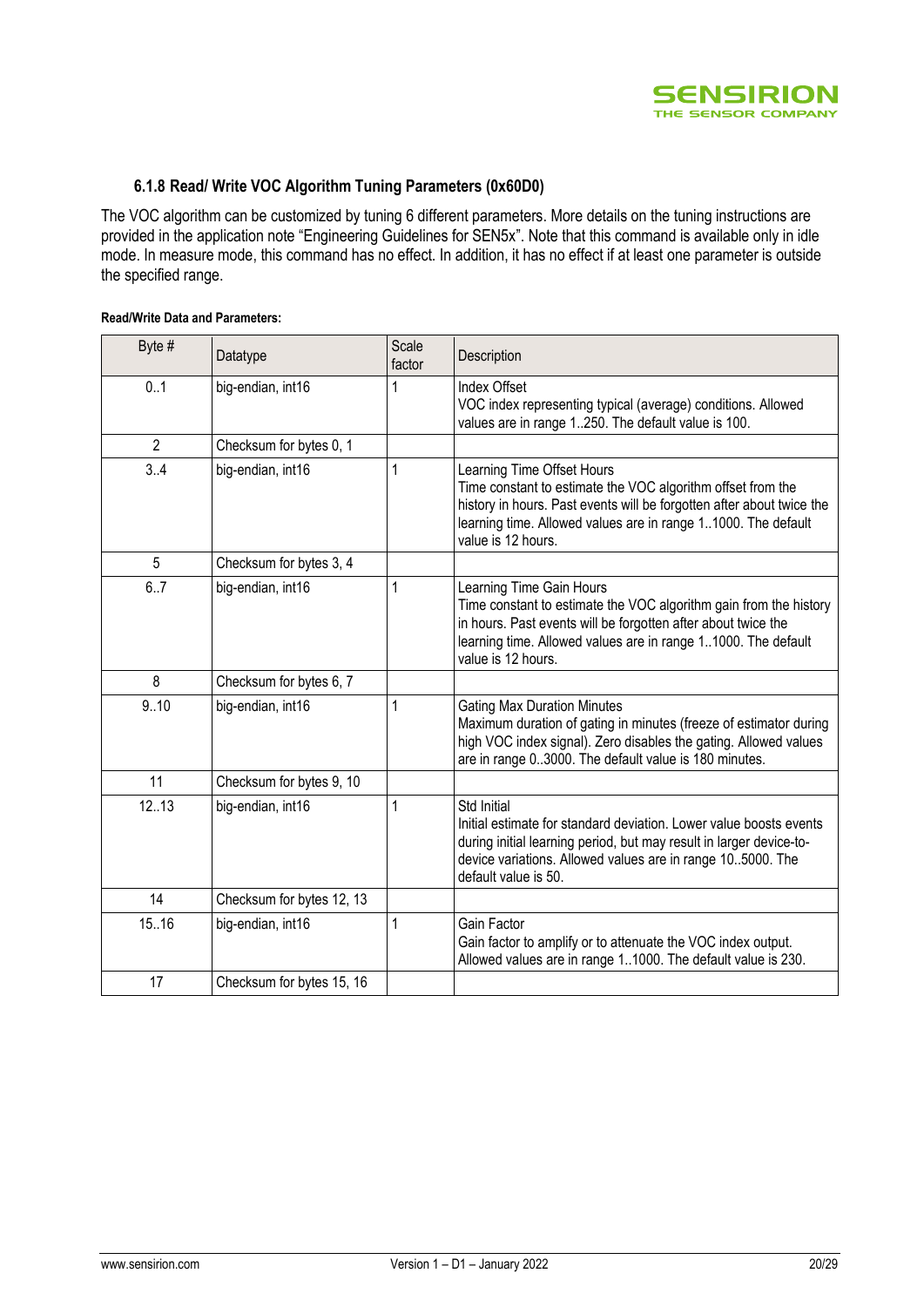

#### **6.1.9 Read/ Write NOx Algorithm Tuning Parameters (0x60E1)**

The NOx algorithm can be customized by tuning 6 different parameters. More details on the tuning instructions are provided in the application note "Engineering Guidelines for SEN5x". This command is available only in idle mode. In measure mode, this command has no effect. In addition, it has no effect if at least one parameter is outside the specified range.

#### **Read/Write Data and Parameters:**

| Byte #         | Datatype                     | Scale factor | Description                                                                                                                                                                                                                                                                                   |
|----------------|------------------------------|--------------|-----------------------------------------------------------------------------------------------------------------------------------------------------------------------------------------------------------------------------------------------------------------------------------------------|
| 0.1            | big-endian, int16            |              | <b>Index Offset</b><br>NOx index representing typical (average) conditions. Allowed<br>values are in range 1250. The default value is 1.                                                                                                                                                      |
| $\overline{2}$ | Checksum for bytes 0, 1      |              |                                                                                                                                                                                                                                                                                               |
| 3.4            | big-endian, int16            | 1            | Learning Time Offset Hours<br>Time constant to estimate the NOx algorithm offset from the<br>history in hours. Past events will be forgotten after about twice the<br>learning time. Allowed values are in range 11000. The default<br>value is 12 hours.                                     |
| 5              | Checksum for bytes 3, 4      |              |                                                                                                                                                                                                                                                                                               |
| 6.7            | big-endian, int16            | 1            | Learning Time Gain Hours<br>The time constant to estimate the NO <sub>x</sub> algorithm gain from the<br>history has no impact for NOx. This parameter is still in place for<br>consistency reasons with the VOC tuning parameters command.<br>This parameter must always be set to 12 hours. |
| 8              | Checksum for bytes 6, 7      |              |                                                                                                                                                                                                                                                                                               |
| 9.10           | big-endian, int16            | 1            | <b>Gating Max Duration Minutes</b><br>Maximum duration of gating in minutes (freeze of estimator during<br>high NOx index signal). Set to zero to disable the gating. Allowed<br>values are in range 03000. The default value is 720 minutes.                                                 |
| 11             | Checksum for bytes 9, 10     |              |                                                                                                                                                                                                                                                                                               |
| 12.13          | big-endian, int16            | 1            | Std Initial<br>The initial estimate for standard deviation parameter has no<br>impact for NOx. This parameter is still in place for consistency<br>reasons with the VOC tuning parameters command. This<br>parameter must always be set to 50.                                                |
| 14             | Checksum for bytes 12,<br>13 |              |                                                                                                                                                                                                                                                                                               |
| 15.16          | big-endian, int16            | 1            | Gain Factor<br>Gain factor to amplify or to attenuate the NO <sub>x</sub> index output.<br>Allowed values are in range 11000. The default value is 230.                                                                                                                                       |
| 17             | Checksum for bytes 15,<br>16 |              |                                                                                                                                                                                                                                                                                               |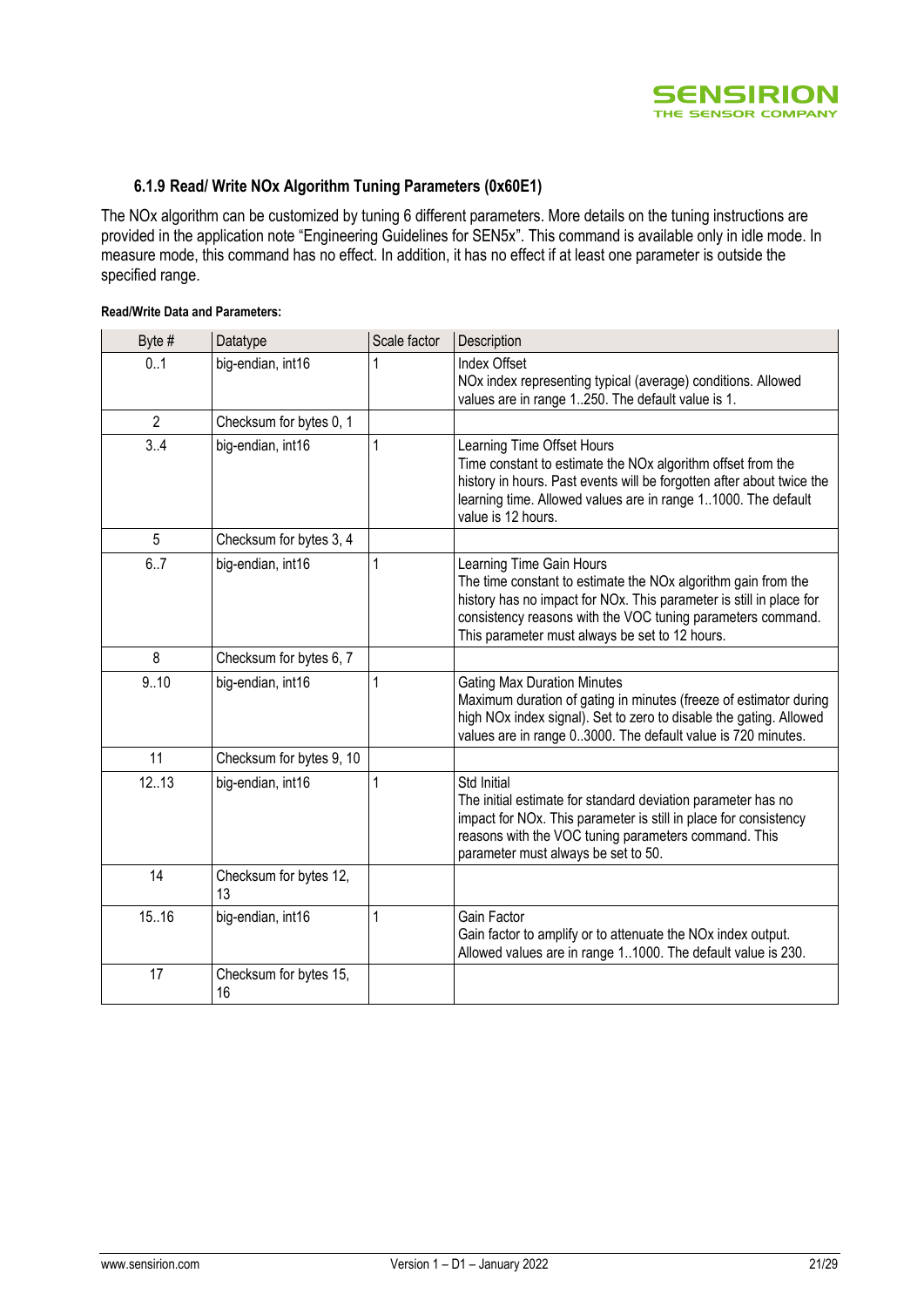

#### **6.1.10 Read/ Write RH/T Acceleration Mode (0x60F7)**

By default, the RH/T acceleration algorithm is optimized for a sensor which is positioned in free air. If the sensor is integrated into another device, the ambient RH/T output values might not be optimal due to different thermal behavior. This parameter can be used to adapt the RH/T acceleration behavior for the actual use-case, leading in an improvement of the ambient RH/T output accuracy. There is a limited set of different modes available, each identified by a number:

- 0: Default / Air Purifier / IAQ (slow)
- 1: IAQ (fast)
- 2: IAQ (medium)

This parameter can be changed in any state of the device, but it is applied only the next time starting a measurement, i.e. when sending a "Start Measurement" command. So, the parameter needs to be set before a new measurement is started.

#### **Read/Write Data and Parameters:**

| Byte # | Datatype                | Scale factor | <b>Description</b>      |
|--------|-------------------------|--------------|-------------------------|
| 0.1    | big-endian, uint16      |              | RH/T acceleration mode. |
|        | Checksum for bytes 0, 1 |              |                         |

#### **6.1.11 Read/ Write VOC Algorithm State (0x6181)**

Allows to backup and restore the VOC algorithm state to resume operation after a short interruption, skipping initial learning phase. By default, the VOC algorithm resets its state to initial values each time a measurement is started, even if the measurement was stopped only for a short time. So, the VOC index output value needs a long time until it is stable again. This can be avoided by restoring the previously memorized algorithm state before starting the measure mode.

#### **Read/Write Data and Parameters:**

| Byte $#$ | Datatype                 | Scale factor | Description          |
|----------|--------------------------|--------------|----------------------|
| 0.1      | Bytearray8               |              | VOC algorithm state. |
|          | Checksum for bytes 0, 1  |              |                      |
| $\cdots$ |                          |              |                      |
| 9.10     | Bytearray8               |              |                      |
|          | Checksum for bytes 9, 10 |              |                      |

#### **6.1.12 Start Fan Cleaning (0x5607)**

Starts the fan-cleaning manually. This command can only be executed in Measurement-Mode. For more details, note the explanations given in 4.2 Fan Auto Cleaning.

#### **6.1.13 Read/Write Auto Cleaning Interval (0x8004)**

Reads/Writes the interval [s] of the periodic fan-cleaning. For more details, note the explanations given in [5.2](#page-13-0) [Fan Auto](#page-13-0)  [Cleaning.](#page-13-0) Please note that since this configuration is volatile, it will be reverted to the default value after a device reset.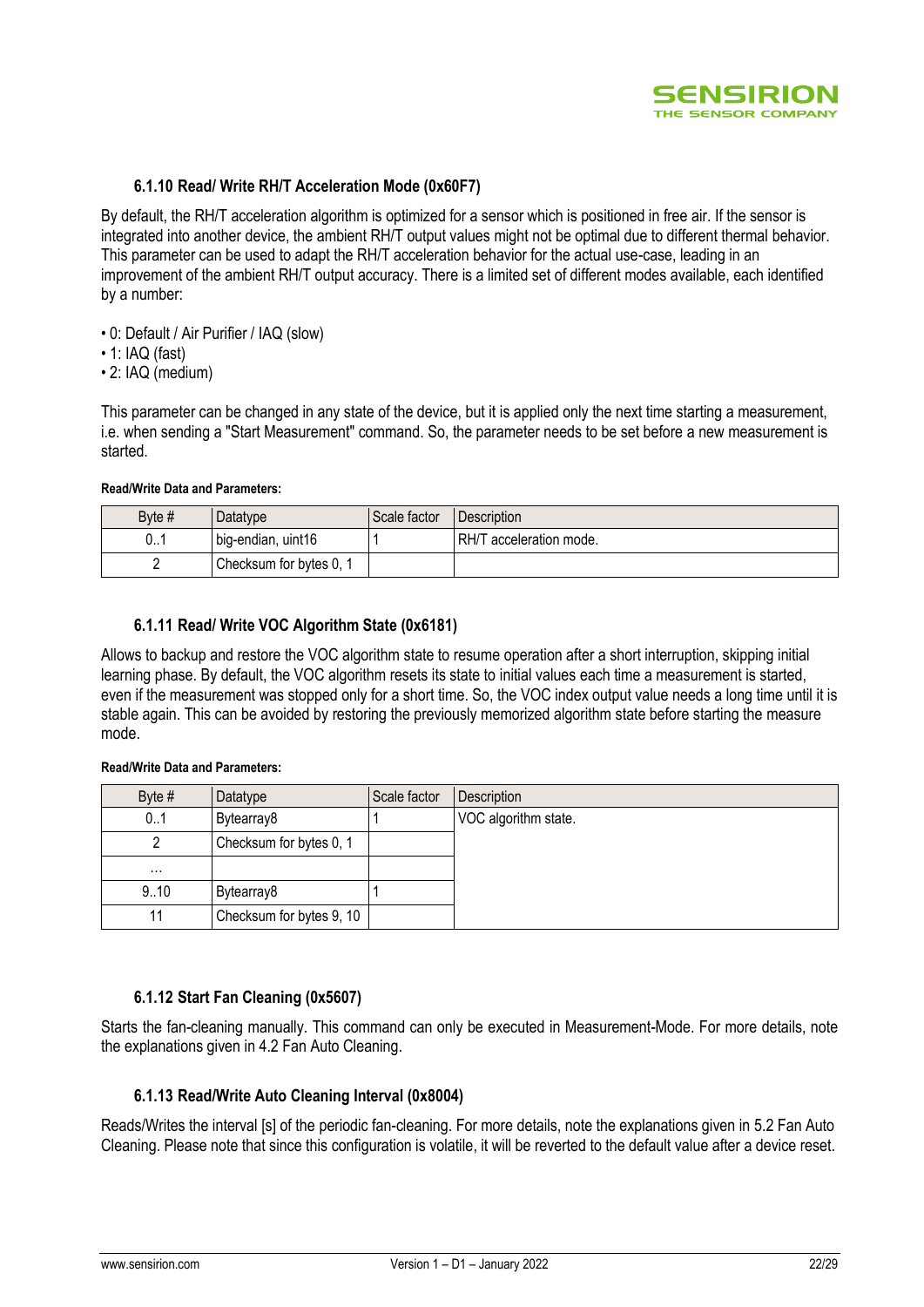

#### **Read/Write Data and Parameters:**

| Byte $#$ | <b>Description</b>      |                                            |
|----------|-------------------------|--------------------------------------------|
| 0, 1     | Most Significant Byte   | big-endian, unsigned 32-bit integer value: |
|          | Checksum for bytes 0, 1 | <b>Auto Cleaning Interval [s]</b>          |
| 3, 4     | Least Significant Byte  |                                            |
| .5       | Checksum for bytes 3, 4 |                                            |

#### **6.1.14 Read Product Name (0xD014)**

This command returns the product name SEN5x (SEN50, SEN54 or SEN55). It is defined as a string value with a maximum length of 32 ASCII characters (including terminating null-character).

#### **Read/Write Data:**

| Byte #   | Description               |
|----------|---------------------------|
| 0        | ASCII Character 0         |
|          | <b>ASCII Character 1</b>  |
| っ        | Checksum for bytes 0, 1   |
| $\cdots$ | $\cdots$                  |
| 45       | <b>ASCII Character 30</b> |
| 46       | <b>ASCII Character 31</b> |
| 47       | Checksum for bytes 45, 46 |

#### **6.1.15 Read Serial Number (0xD033)**

This command returns the requested serial number. It is defined as a string value with a maximum length of 32 ASCII characters (including terminating null-character).

#### **Read/Write Data:**

| Byte $#$ | Description               |
|----------|---------------------------|
| 0        | ASCII Character 0         |
|          | <b>ASCII Character 1</b>  |
| ົ        | Checksum for bytes 0, 1   |
| $\cdots$ | $\cdots$                  |
| 45       | <b>ASCII Character 30</b> |
| 46       | <b>ASCII Character 31</b> |
| 47       | Checksum for bytes 45, 46 |

#### **6.1.16 Read Firmware Version (0xD100)**

Get firmware version.

#### **Read/Write Data:**

| Byte # | Description             |
|--------|-------------------------|
|        | Firmware version        |
|        | Reserved                |
|        | Checksum for bytes 0, 1 |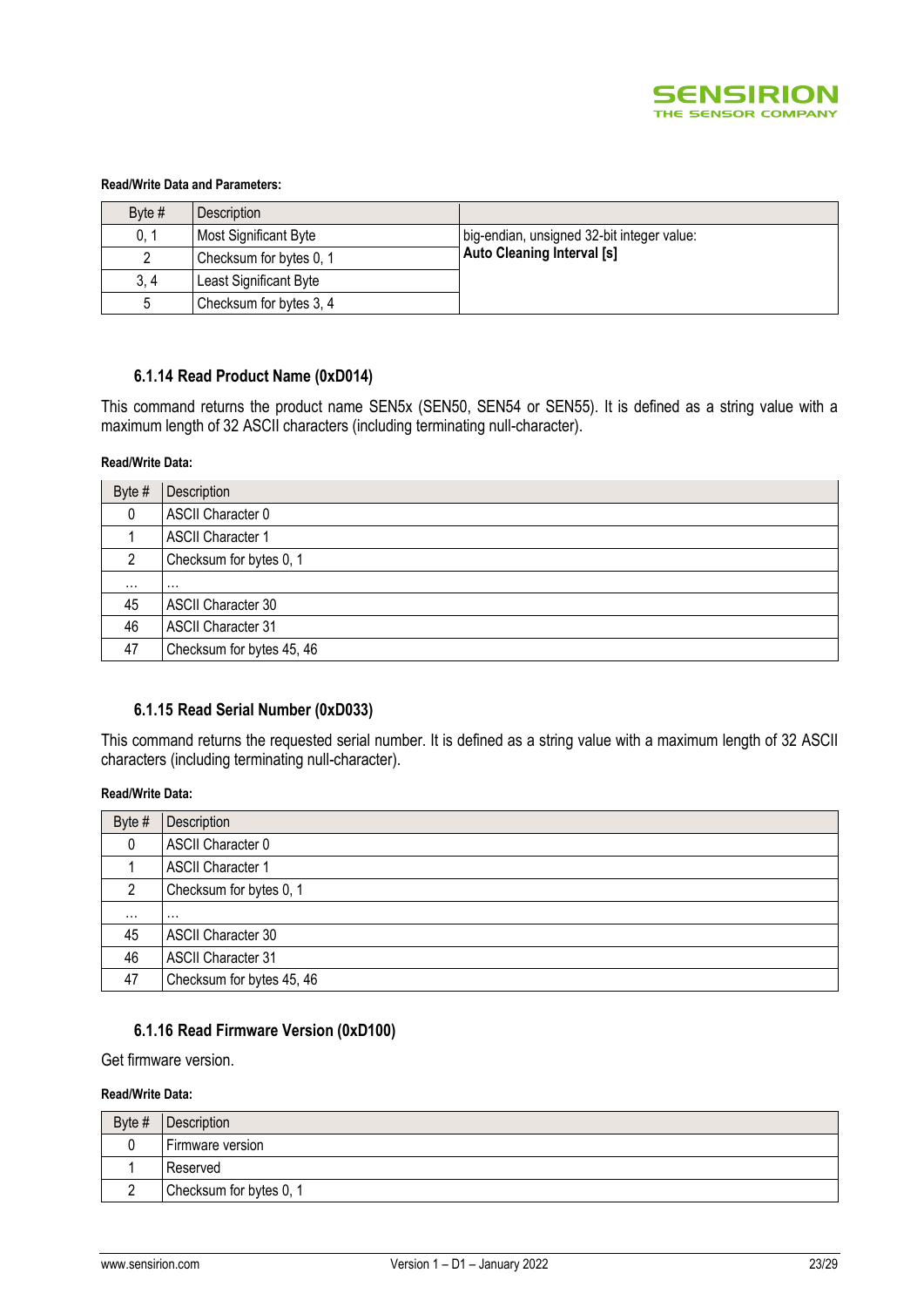

#### **6.1.17 Read Device Status (0xD206)**

Use this command to read the Device Status Register. For more details, note the explanations given in section [5.4](#page-13-1) [Device Status Register.](#page-13-1)

#### **Read/Write Data:**

| Byte # | Description             |                                            |
|--------|-------------------------|--------------------------------------------|
| 0. 1   | Most Significant Byte   | big-endian, unsigned 32-bit integer value: |
|        | Checksum for bytes 0, 1 | <b>Device Status Register</b>              |
| 3.4    | Least Significant Byte  |                                            |
|        | Checksum for bytes 3, 4 |                                            |

#### **6.1.18 Clear Device Status (0xD210)**

Clears all flags in device status register.

#### **6.1.19 Device Reset (0xD304)**

Device software reset command. After calling this command, the module is in the same state as after a power reset.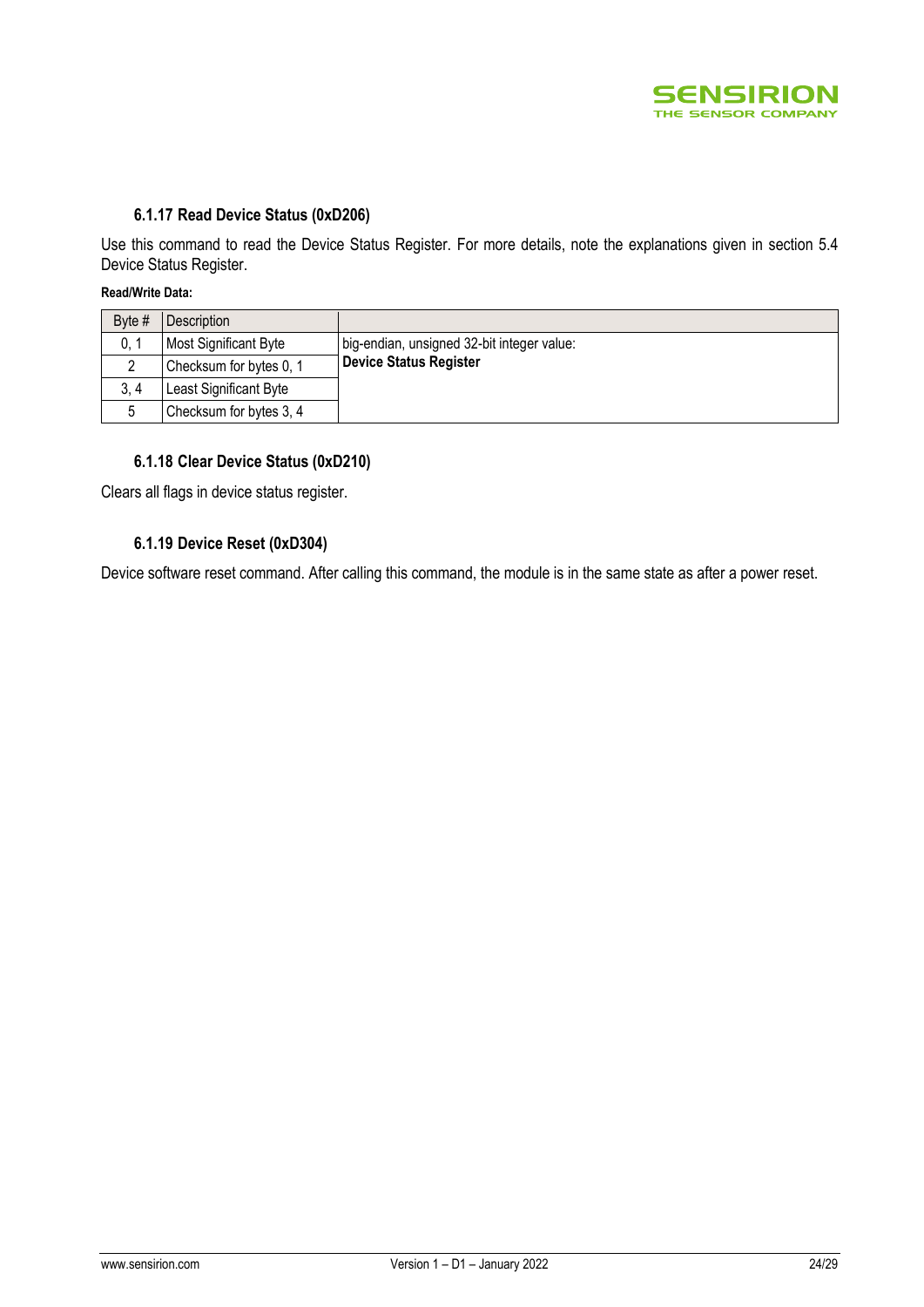

# **7 Technical Drawings**

### **7.1 Product outline drawings**



**Figure 6:** Package outline dimensions (given in mm) of the SEN5x.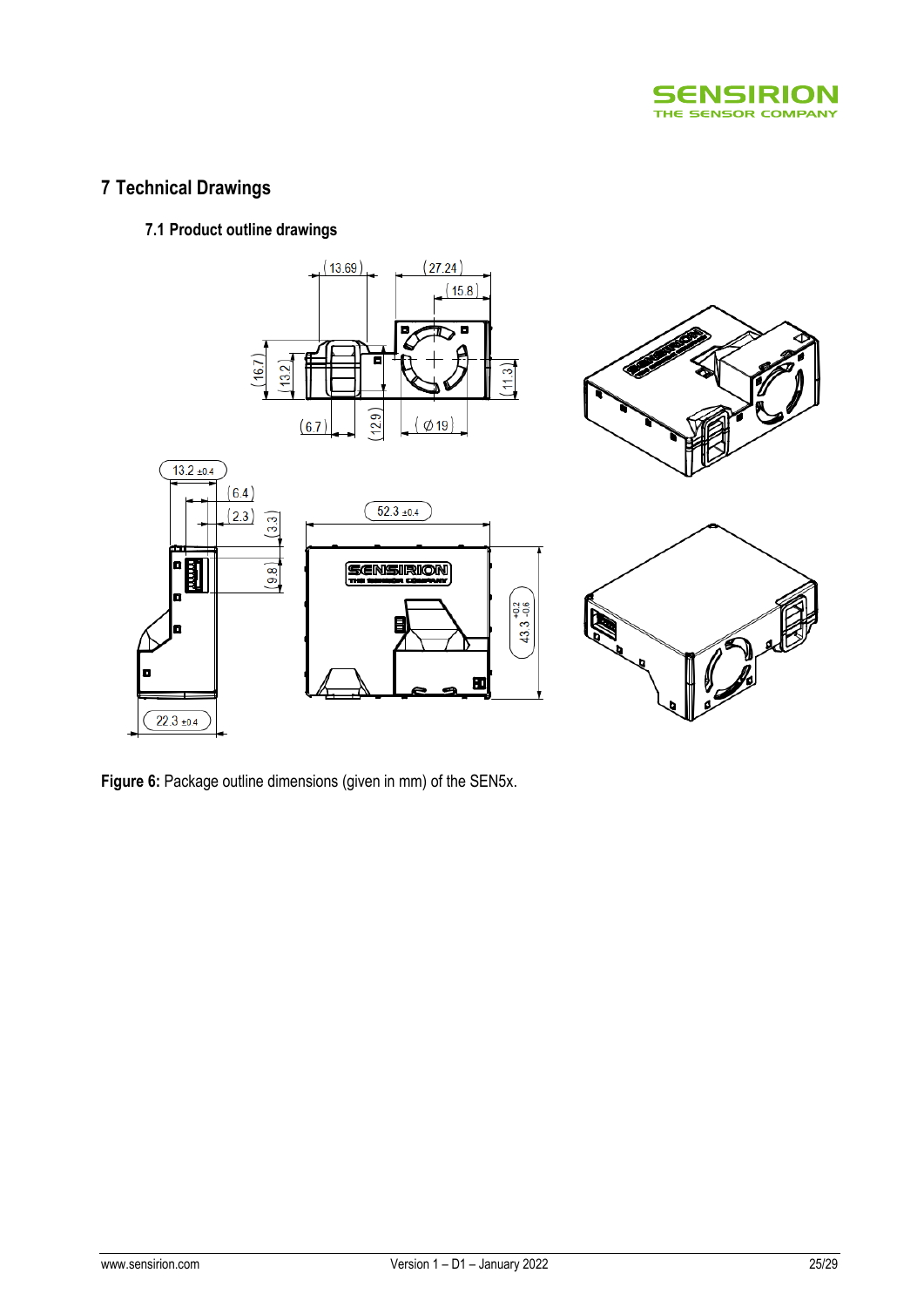

### **7.2 Product Label**

The SEN5x contains a label (size: 18 x 12 mm) which is attached to one side of the sensor and contains the following information:

| Label Design      | <b>Label Content</b> | Description                    |
|-------------------|----------------------|--------------------------------|
|                   | SEN <sub>5</sub> x   | Product name                   |
|                   | SDN-T                | Sensirion internal marking     |
| SEN <sub>55</sub> | XXXXXXXXXXXXXXX / S  | 16-digit decimal serial number |
| $SDN-T$           |                      |                                |
| XXXXXXXXXXXXXXX   |                      |                                |

**Table 12** Label information.



**Figure 7:** Indication of label position on SEN5x.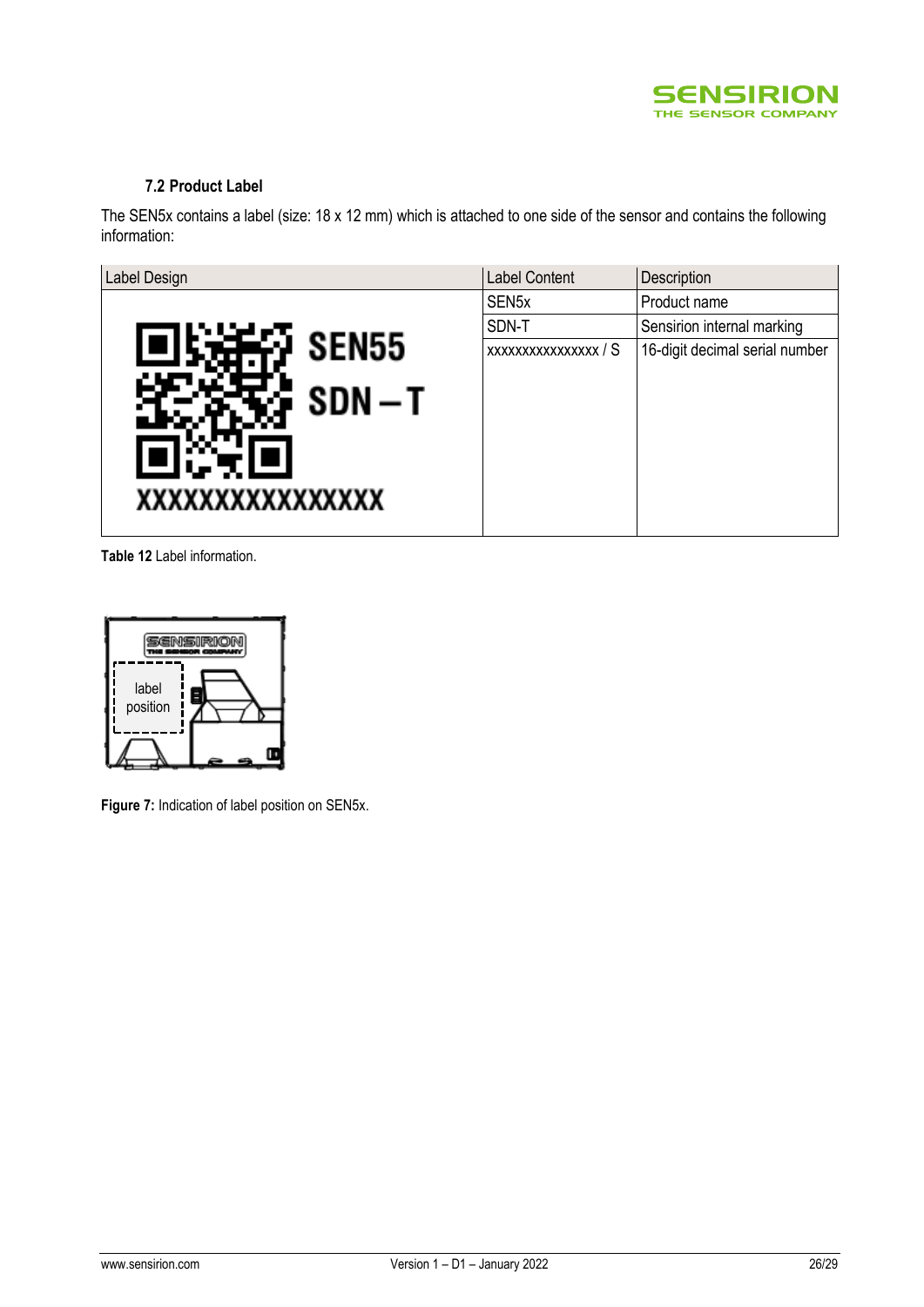

# **8 Revision History**

| Date                   | /ersion | Page(s<br>۰. | $\sim$<br>Changes              |
|------------------------|---------|--------------|--------------------------------|
| 2022<br><b>January</b> |         |              | .<br>version<br><b>Initial</b> |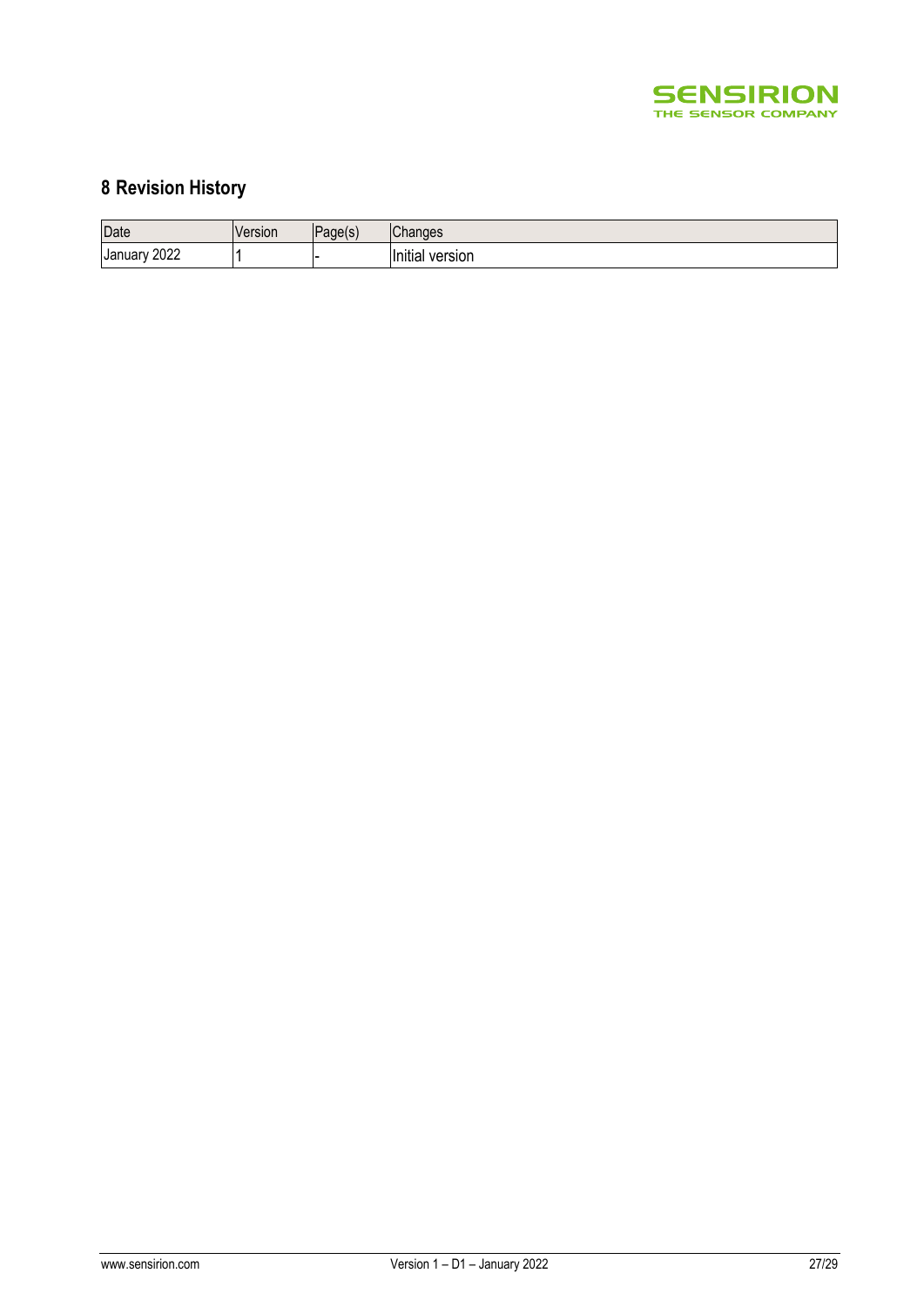

## **9 Important Notices**

#### **Warning, Personal Injury**

**Do not use this product as safety or emergency stop devices or in any other application where failure of the product could result in personal injury. Do not use this product for applications other than its intended and authorized use. Before installing, handling, using or servicing this product, please consult the data sheet and application notes. Failure to comply with these instructions could result in death or serious injury.** If the Buyer shall purchase or use SENSIRION products for any unintended or unauthorized application, Buyer shall defend, indemnify and hold harmless SENSIRION and its officers, employees, subsidiaries, affiliates and distributors against all claims, costs, damages and expenses, and reasonable attorney fees arising out of, directly or indirectly, any claim of personal injury or death associated with such unintended or unauthorized use, even if SENSIRION shall be allegedly negligent with respect to the design or the manufacture of the product.

#### **ESD Precautions**

The inherent design of this component causes it to be sensitive to electrostatic discharge (ESD). To prevent ESDinduced damage and/or degradation, take customary and statutory ESD precautions when handling this product. See application note "ESD, Latchup and EMC" for more information.

#### **Warranty**

SENSIRION warrants solely to the original purchaser of this product for a period of 12 months (one year) from the date of delivery that this product shall be of the quality, material and workmanship defined in SENSIRION's published specifications of the product. Within such period, if proven to be defective, SENSIRION shall repair and/or replace this product, in SENSIRION's discretion, free of charge to the Buyer, provided that:

- notice in writing describing the defects shall be given to SENSIRION within fourteen (14) days after their appearance;
- such defects shall be found, to SENSIRION's reasonable satisfaction, to have arisen from SENSIRION's faulty design, material, or workmanship;
- the defective product shall be returned to SENSIRION's factory at the Buyer's expense; and
- the warranty period for any repaired or replaced product shall be limited to the unexpired portion of the original period.

This warranty does not apply to any equipment which has not been installed and used within the specifications recommended by SENSIRION for the intended and proper use of the equipment. EXCEPT FOR THE WARRANTIES EXPRESSLY SET FORTH HEREIN, SENSIRION MAKES NO WARRANTIES, EITHER EXPRESS OR IMPLIED, WITH RESPECT TO THE PRODUCT. ANY AND ALL WARRANTIES, INCLUDING WITHOUT LIMITATION, WARRANTIES OF MERCHANTABILITY OR FITNESS FOR A PARTICULAR PURPOSE, ARE EXPRESSLY EXCLUDED AND DECLINED.

SENSIRION is only liable for defects of this product arising under the conditions of operation provided for in the data sheet and proper use of the goods. SENSIRION explicitly disclaims all warranties, express or implied, for any period during which the goods are operated or stored not in accordance with the technical specifications.

SENSIRION does not assume any liability arising out of any application or use of any product or circuit and specifically disclaims any and all liability, including without limitation consequential or incidental damages. All operating parameters, including without limitation recommended parameters, must be validated for each customer's applications

by customer's technical experts. Recommended parameters can and do vary in different applications. SENSIRION reserves the right, without further notice, (i) to change the product specifications and/or the information in this document and (ii) to improve reliability, functions and design of this product.

Copyright© 2021, by SENSIRION. CMOSens® is a trademark of Sensirion. All rights reserved